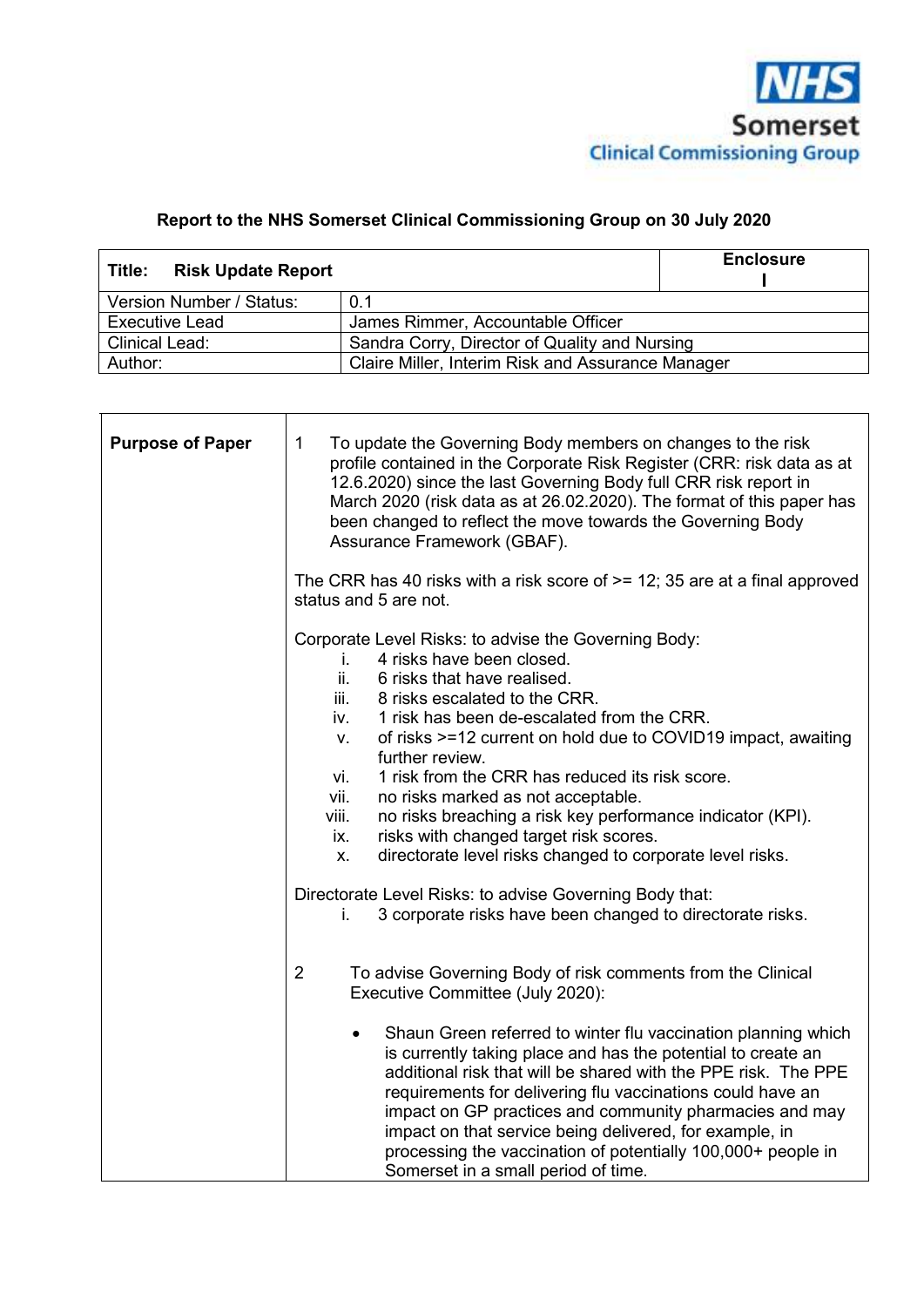|                                                   | 3<br>To inform Governing Body that:<br>Integrated Urgent Care (IUC) risks review and update has not<br>been reflected in the report due to the CCG and Devon<br>Doctors meeting with the CQC on the 25th June 2020 which<br>delayed the update to IUC risks.<br>Grahame Paine has agreed to work jointly with Claire Miller in<br>the development of risk reporting and GBAF to our committees<br>and Governing Body. |  |  |  |  |  |  |  |
|---------------------------------------------------|-----------------------------------------------------------------------------------------------------------------------------------------------------------------------------------------------------------------------------------------------------------------------------------------------------------------------------------------------------------------------------------------------------------------------|--|--|--|--|--|--|--|
| <b>Recommendation</b>                             | To approve the updated Corporate Risk Register.                                                                                                                                                                                                                                                                                                                                                                       |  |  |  |  |  |  |  |
| <b>Previous GB/</b><br><b>Committee(s), Dates</b> | Full CRR review approved at Clinical Executive Committee (CEC) on<br>1 July 2020.                                                                                                                                                                                                                                                                                                                                     |  |  |  |  |  |  |  |

#### **Monitoring and Assurance Summary**

| This report links to the<br>following CCG Strategic<br>Themes:<br>This report links to the<br>following Somerset STP<br>priorities: |                      | • Transform the effectiveness and efficiency of urgent and<br>acute care across all<br>• Sustain and continually improve the quality of all services.<br>The STP priorities are fundamental to informing the design and<br>content of these two central Governing Body support tools, in<br>terms of operational risks (CRR) and strategic risks (GBAF). |              |  |  |  |  |  |  |
|-------------------------------------------------------------------------------------------------------------------------------------|----------------------|----------------------------------------------------------------------------------------------------------------------------------------------------------------------------------------------------------------------------------------------------------------------------------------------------------------------------------------------------------|--------------|--|--|--|--|--|--|
|                                                                                                                                     | <b>Yes</b>           | Any action required?<br><b>Yes</b>                                                                                                                                                                                                                                                                                                                       | <b>No</b>    |  |  |  |  |  |  |
| <b>Equality Impact Assessment</b>                                                                                                   |                      |                                                                                                                                                                                                                                                                                                                                                          | ✓            |  |  |  |  |  |  |
| Quality                                                                                                                             | ✓                    | As covered by risk action plans                                                                                                                                                                                                                                                                                                                          |              |  |  |  |  |  |  |
| <b>Privacy</b>                                                                                                                      |                      | No confidential information in included                                                                                                                                                                                                                                                                                                                  | ✓            |  |  |  |  |  |  |
| <b>Stakeholder Engagement</b>                                                                                                       | ✓                    | Through Lay Representation of Governing<br>Body and Health & Care Strategy<br>Engagement                                                                                                                                                                                                                                                                 |              |  |  |  |  |  |  |
| <b>Financial / Resource /</b><br><b>Sustainability</b>                                                                              | ✓                    | As covered by risk action plans                                                                                                                                                                                                                                                                                                                          |              |  |  |  |  |  |  |
| Legal/Regulatory                                                                                                                    | ✓                    | Meets statutory obligations of the CCG in<br>respect of good governance                                                                                                                                                                                                                                                                                  |              |  |  |  |  |  |  |
| <b>Freedom of Information</b>                                                                                                       |                      | The report will become a public document<br>when presented at Governing Body meeting                                                                                                                                                                                                                                                                     | ✓            |  |  |  |  |  |  |
| <b>Risk Assessment</b>                                                                                                              |                      | No risk assessments identified for this<br>report.                                                                                                                                                                                                                                                                                                       | $\checkmark$ |  |  |  |  |  |  |
| I confirm that I have considered the<br>implications of this report on each<br>of the matters above, as indicated                   | <b>Claire Miller</b> |                                                                                                                                                                                                                                                                                                                                                          |              |  |  |  |  |  |  |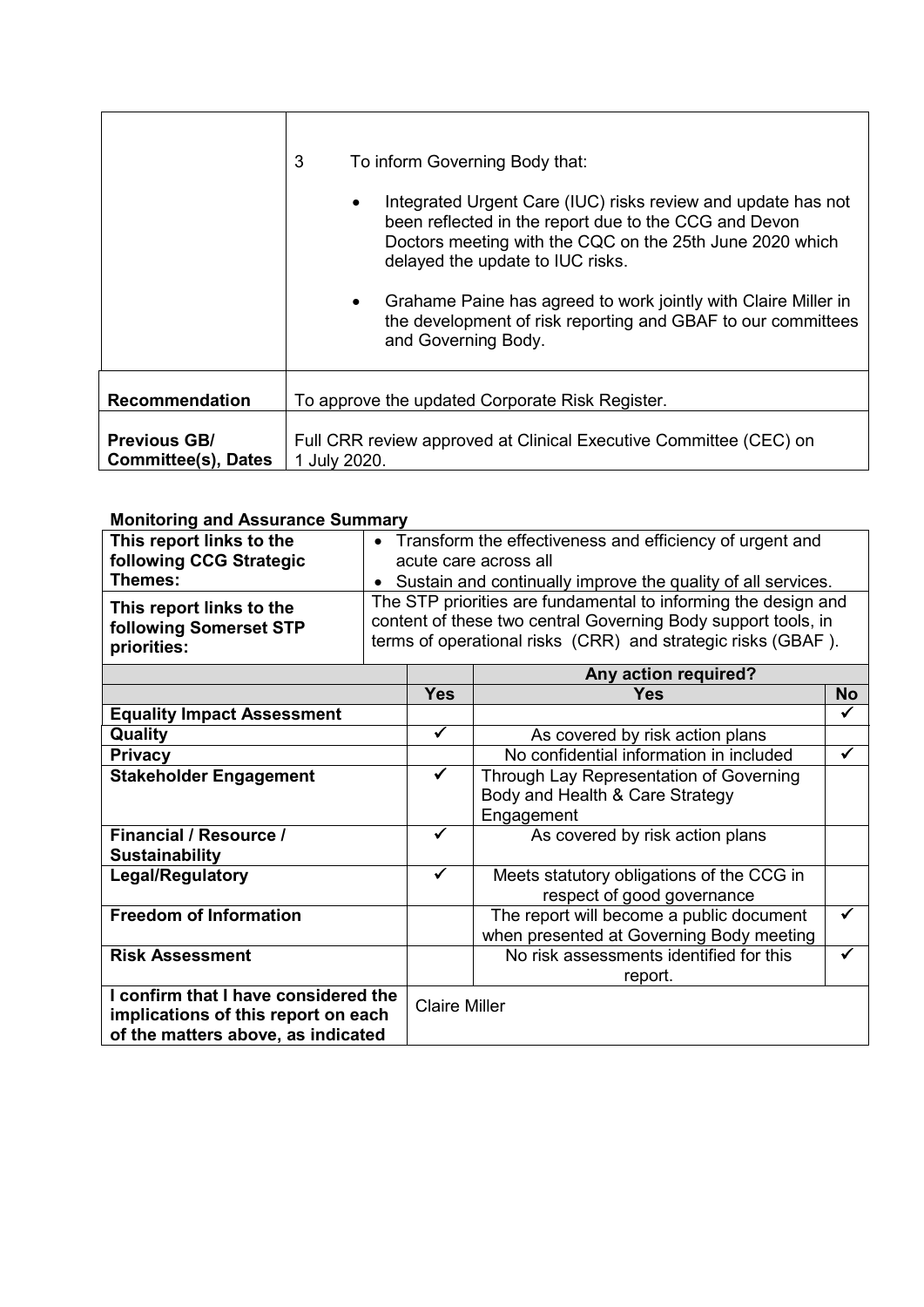# **Corporate Level Risks**

## **Total Corporate level risks (final approved):** = 64

**Controlled Current Risk: Corporate** 

|                       | 5 |   | ≘      |     |        |
|-----------------------|---|---|--------|-----|--------|
|                       |   |   | e<br>п |     |        |
| rerity<br>$rac{1}{2}$ |   | n | о      | 11  | œ<br>о |
|                       | n |   |        | - 1 | .,     |
|                       |   |   |        |     |        |
|                       |   | œ |        |     |        |

**Likelihood** 

### **Corporate level risks by Domain:**

| <b>Domain Name</b>                                                                     | Total | 12             | 15       | 16       | 20          |
|----------------------------------------------------------------------------------------|-------|----------------|----------|----------|-------------|
| A. Impact on the safety of patient, staff or public (physical / psychological<br>harm) | 8     | 4              | 0        | 2        |             |
| B. Quality / complaints / audit                                                        | 1     | 0              | 1        | $\Omega$ | $\Omega$    |
| C. Human resources / organisational development / staffing / competence                | 5     | $\overline{2}$ | 1        | $\Omega$ |             |
| D. Statutory duty / inspections                                                        | 21    | 3              | 5        | 4        | 0           |
| E. Adverse publicity / reputation                                                      | 3     | $\Omega$       | $\Omega$ | $\Omega$ | $\mathbf 0$ |
| F. Business objectives / projects                                                      | 10    | $\Omega$       | 0        | $\Omega$ |             |
| G. Finance including claims                                                            | 11    | 6              | 1        | 1        |             |
| H. Service / business interruption. Environmental impact                               | 5     | 1              | 0        | $\Omega$ | 0           |

## **Corporate Level Risks by CCG Directorate:**

| <b>CCG Directorate</b>                  | <b>Total</b> | 12             | 15 | 16 | 20 |
|-----------------------------------------|--------------|----------------|----|----|----|
| <b>Quality &amp; Nursing</b>            | 11           | 8              | 0  | 1  | 2  |
| Operations                              | 28           | 6              | 5  | 4  | 0  |
| Finance, Performance and Contracting    | 13           | $\overline{2}$ | 3  | 5  |    |
| <b>FFMF Strategy</b>                    | 11           | 0              | 0  | 0  |    |
| Managing Director's / Chairman's Office |              | 0              |    | 0  |    |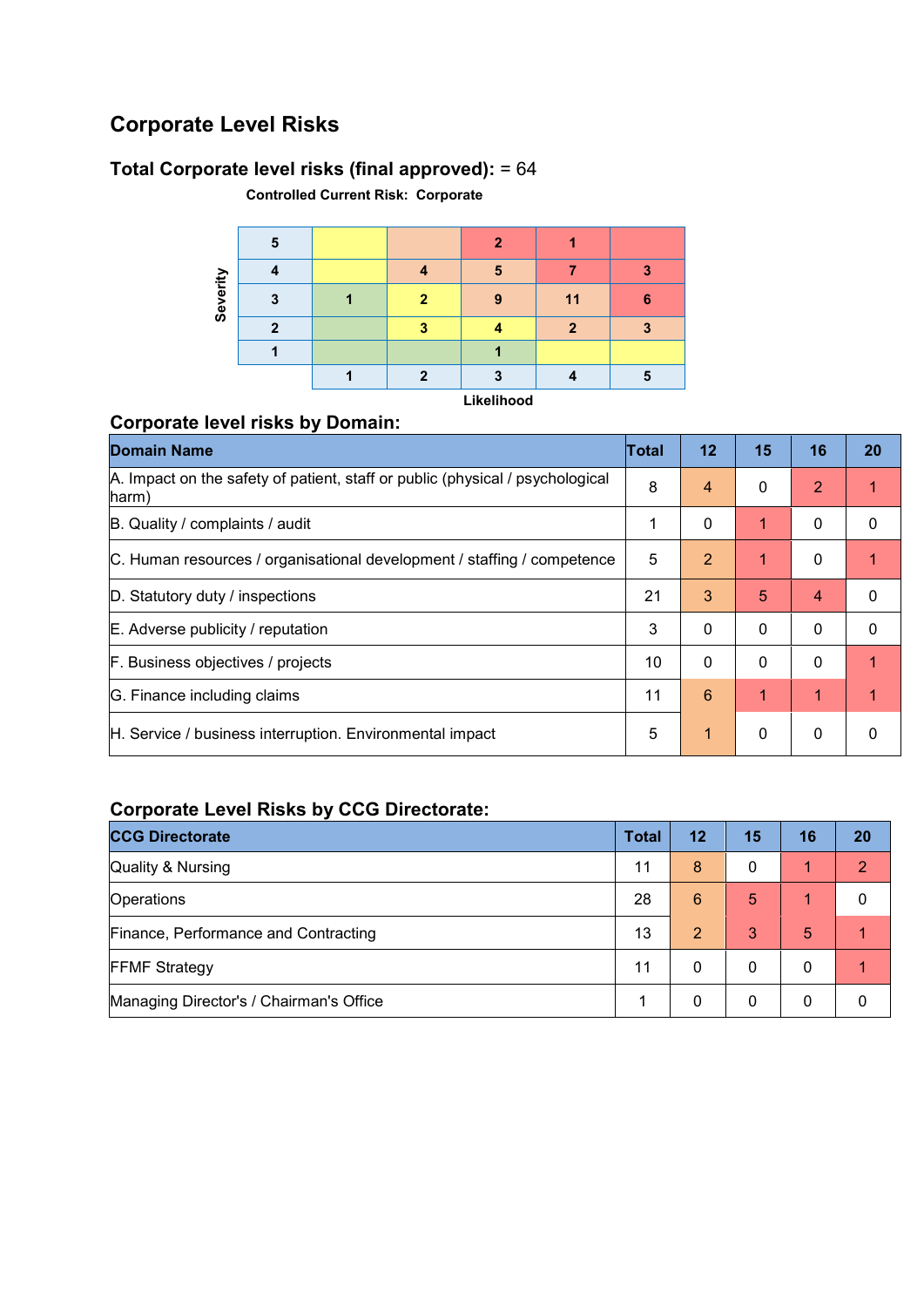## **i. Closed corporate level risks**

| #   | <b>Title</b>                                                             | Open<br>ed     |   | <b>Risk Domain</b>                                                                                | <b>Directorate</b>     | L | s | cc | <b>Close</b><br>d date | Narrative for rationale for risk closure                                                                                                                                                                                                                                                                                                                                                  |
|-----|--------------------------------------------------------------------------|----------------|---|---------------------------------------------------------------------------------------------------|------------------------|---|---|----|------------------------|-------------------------------------------------------------------------------------------------------------------------------------------------------------------------------------------------------------------------------------------------------------------------------------------------------------------------------------------------------------------------------------------|
| 315 | West One<br>GP<br>Practice                                               | 02/05/<br>2019 | P | Impact on the<br>safety of<br>patient, staff or<br>public<br>(physical/psyc<br>hological<br>harm) | Quality and<br>Nursing | 4 | 4 | 16 | 04/06/<br>2020         | All work related to harm has been<br>undertaken and all patients with harm<br>have had management plans put in<br>place. The risks that relate to all primary<br>care and the learning from the SI report<br>will be managed on a new risk. Titled<br>Primary Care Quality and Safety Risk                                                                                                |
| 247 | Adult MH<br>Crisis and<br>Home<br>Treatment<br>Teams<br>Service<br>Model | 04/10/<br>2017 | S | Statutory<br>duty/inspectio<br>ns                                                                 | Operations             | 3 | 4 | 12 | 12/06/<br>2020         | we have seen significant investment in<br>crisis services within Somerset, as well<br>as additional funding for HTT and<br>psychiatric liaison from NHS England, in<br>addition to the work on the trailblazer and<br>response to COVID which has seen the<br>rapid implementation of a 24/7 all age<br>mental health crisis line. Target of 95% is<br>overachieving at 98% (march 2020). |
| 369 | Impact of<br>Transport                                                   | 08/01/<br>2020 | S | Service/busine<br>SS<br>interruption/en<br>vironmental<br>impact                                  | Operations             | 4 | 3 | 12 | 31/01/<br>2020         |                                                                                                                                                                                                                                                                                                                                                                                           |
| 237 | <b>OOH</b><br>Service<br>Quality and<br>Safety                           | 12/06/<br>2017 | S | Quality/compla<br>ints/audit                                                                      | Quality and<br>Nursing | 3 | 4 | 12 | 10/02/<br>2020         |                                                                                                                                                                                                                                                                                                                                                                                           |

## **ii. Realised corporate level risks**

| #   | <b>Title</b>                                                                                                                  | Open<br>ed     |   | <b>Risk Domain</b>                                                                                | <b>Directorate</b>                            |   | S | C<br>$\mathbf{c}$ | <b>Realis</b><br>ed<br><b>Date</b> | <b>Rationale</b>                                                                                                                                                                                                                                                                                                                                                                                              |
|-----|-------------------------------------------------------------------------------------------------------------------------------|----------------|---|---------------------------------------------------------------------------------------------------|-----------------------------------------------|---|---|-------------------|------------------------------------|---------------------------------------------------------------------------------------------------------------------------------------------------------------------------------------------------------------------------------------------------------------------------------------------------------------------------------------------------------------------------------------------------------------|
| 323 | Neuro<br>Paeds                                                                                                                | 01/05/<br>2019 | S | Statutory<br>duty/inspectio<br>ns                                                                 | Operations                                    | 5 | 3 | 15                | 01/05<br>/2019                     | Risk Referrals for behaviours that<br>challenge has resulted in excessive<br>demand for community/neuro paediatric<br>assessment which cannot appropriately<br>be met.                                                                                                                                                                                                                                        |
| 428 | COVID19<br>- risk of<br>nosocomia<br>transmissi<br>on                                                                         | 15/06/<br>2020 | S | Impact on the<br>safety of<br>patient, staff or<br>public<br>(physical/psyc<br>hological<br>harm) | Quality and<br>Nursing                        | 3 | 5 | 15                | 23/03/<br>2020                     | There have been no occurrences of hospital<br>COVID outbreaks. Outbreak numbers in Care<br>Homes settings have been reduced from a<br>high of 79 outbreaks recorded on 17 May<br>down to 7 on 12 June 2020.                                                                                                                                                                                                   |
| 392 | <b>No</b><br>commissio<br>ning lead<br>manager<br>for<br>services<br>for Neuro<br>Rehab<br>patients<br>and gaps<br>in service | 05/02/<br>2020 | S | Quality/compla<br>ints/audit                                                                      | Finance,<br>Performance<br>and<br>Contracting | 5 | 3 | 15                | 05/02/<br>2020                     |                                                                                                                                                                                                                                                                                                                                                                                                               |
| 248 | Access to<br><b>CAMHS</b>                                                                                                     | 04/10/<br>2017 | S | Statutory<br>duty/inspectio<br>ns                                                                 | Operations                                    | 3 | 4 | 12                | 01/01/<br>2020                     | Access target of 34% is currently 22.5%<br>(march 2020). However, the following<br>have been put in place to respond to the<br>issues.<br>Significant expansion of MH services<br>under the big tent programme, enhanced<br>outreach and liaison, and additional<br>investment to support. The system has<br>also received additional funding for the<br>mental health support teams in school<br>from NHSE/I |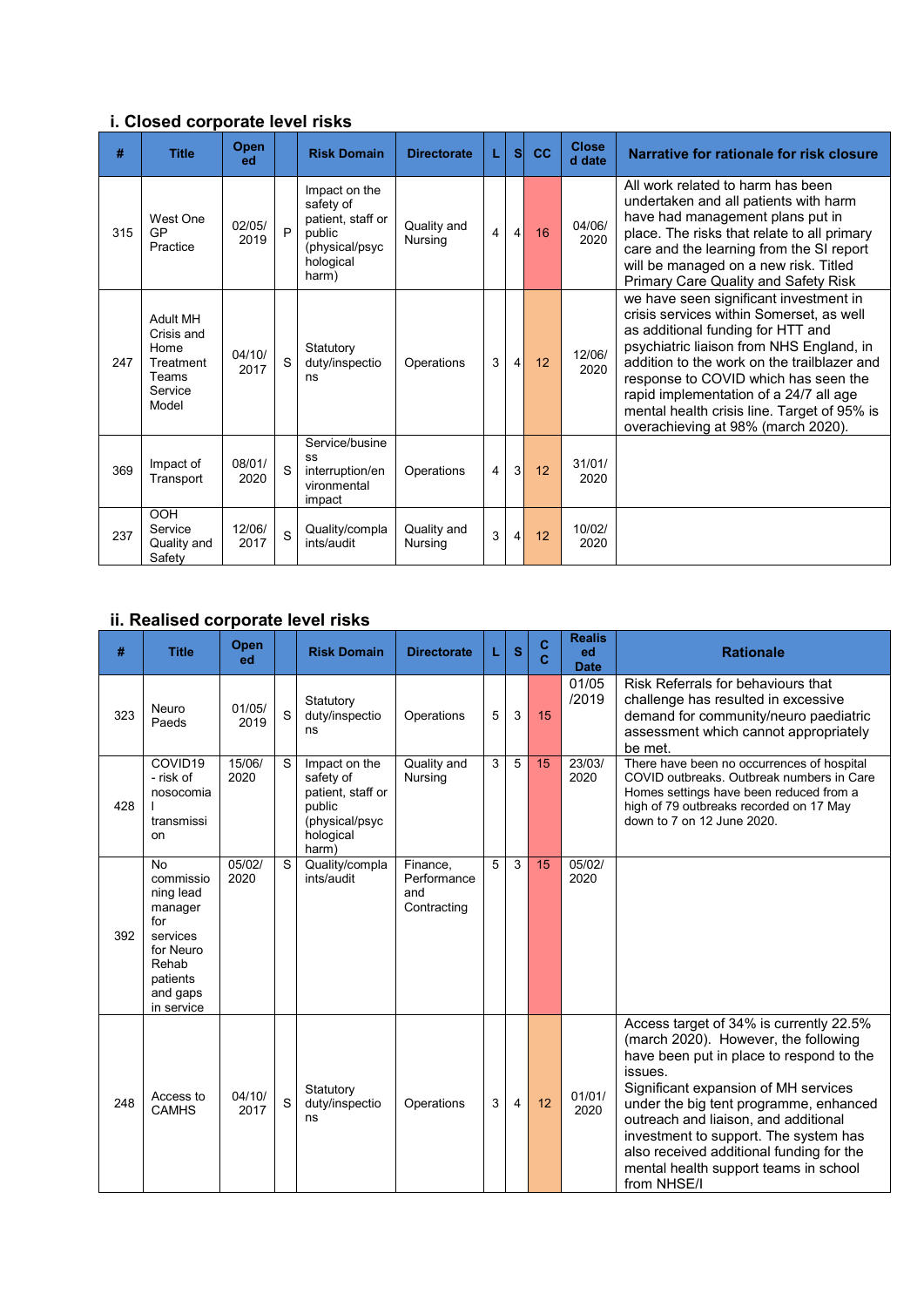| #   | <b>Title</b>                    | <b>Open</b><br>ed |   | <b>Risk Domain</b>                | <b>Directorate</b> |   | S | $\overline{c}$<br>С | <b>Realis</b><br>ed<br><b>Date</b> | <b>Rationale</b>                                                                                                                                                                     |
|-----|---------------------------------|-------------------|---|-----------------------------------|--------------------|---|---|---------------------|------------------------------------|--------------------------------------------------------------------------------------------------------------------------------------------------------------------------------------|
| 135 | Dementia<br>Diagnosis<br>Rates  | 17/09/<br>2014    | S | Statutory<br>duty/inspectio<br>ns | Operations         | 4 | 3 | 12                  | 04/04/<br>2018                     | There are longstanding issues re<br>achieving national standards for<br>dementia services. Dementia activity has<br>been put on hold nationally due to the<br>COVID pandemic.        |
| 216 | Dementia<br>Care Plan<br>Review | 28/09/<br>2016    | P | Statutory<br>duty/inspectio<br>ns | Operations         | 2 | 4 | 8                   | 12/06/<br>2020                     | There are long standing issues in relation<br>to national standards for dementia<br>services. Dementia activity has been put<br>on hold at the present time in response to<br>COVID. |

## **iii. Corporate level risks escalated**

| #   | <b>Title</b>                                                                                     | Open<br>ed     |   | <b>Risk Domain</b>                                                                                | <b>Directorate</b>                            | L                       | <b>S</b>       | cc | <b>Rationale</b>                                                                                                                                                                                                                                                                                                                                                                                                                                                                                                                                                                                                                                                                                                                                                                                                                                                                    |
|-----|--------------------------------------------------------------------------------------------------|----------------|---|---------------------------------------------------------------------------------------------------|-----------------------------------------------|-------------------------|----------------|----|-------------------------------------------------------------------------------------------------------------------------------------------------------------------------------------------------------------------------------------------------------------------------------------------------------------------------------------------------------------------------------------------------------------------------------------------------------------------------------------------------------------------------------------------------------------------------------------------------------------------------------------------------------------------------------------------------------------------------------------------------------------------------------------------------------------------------------------------------------------------------------------|
| 412 | <b>FFMF</b><br>Programm<br>$e -$<br>Financial<br>Sustainabil<br>ity benefits<br>not<br>delivered | 12/06/<br>2020 | S | <b>Business</b><br>objectives/proj<br>ects                                                        | Strategy<br><b>FFMF</b>                       | 5                       | $\overline{4}$ | 20 |                                                                                                                                                                                                                                                                                                                                                                                                                                                                                                                                                                                                                                                                                                                                                                                                                                                                                     |
| 386 | COVID19:<br>Personal<br>Protection<br>Equipment<br>$(PPE) -$<br>protection<br>&<br>prevention.   | 21/04/<br>2020 | С | Impact on the<br>safety of<br>patient, staff or<br>public<br>(physical/psyc<br>hological<br>harm) | Quality and<br>Nursing                        | 4                       | $\overline{4}$ | 16 | PPE supplies in Somerset are mostly meeting demand.<br>L and S remain at 4 due to exposure in:<br>Supply Chain: Wholesaler supply chain may not be<br>$\bullet$<br>back in place. Uncertainty of future supply at<br>national or region level.<br>Ecommerce solution: Volume of providers not<br>$\bullet$<br>authorised to use system limited; limited item<br>ordering may not meet demand needs of providers<br>accessing this system.<br>Dental Practices: Between 20-30% of practices are<br>opening.<br>PPE for schools Exposure: Unclear on how many<br>school s have opened with unknown delivery of all<br>emergency packs as planned, but no issues<br>escalated from schools.<br>Spikes in infection: Winter and possible tourism<br>$\bullet$<br>flow.<br>Mask Fits Solution: training and mark delivery dates<br>$\bullet$<br>set.<br>Lack of clarity of PPE guidance. |
| 430 | SEND-<br>Complianc<br>e to<br>statutory<br>and legal<br>duties.                                  | 25/6/2<br>020  | S | Statutory<br>duty/inspectio<br>ns                                                                 | Quality &<br><b>Nursing</b>                   | $\overline{\mathbf{4}}$ | $\overline{4}$ | 16 | Many controls are still in development. The<br>effectiveness rating is representing the Written<br>Statement of Actions only. Risk is not acceptable due to<br>the paucity of data and current assurance.                                                                                                                                                                                                                                                                                                                                                                                                                                                                                                                                                                                                                                                                           |
| 431 | SEND:<br>Quality of<br>service                                                                   | 25/06/<br>2020 | S | Quality/compla<br>ints/audit                                                                      | Quality &<br>Nursing                          | 4                       | $\overline{4}$ | 16 | Many controls are still in development. The<br>effectiveness rating is representing the Written<br>Statement of Actions only. Risk is not acceptable due to<br>the paucity of data and current assurance.                                                                                                                                                                                                                                                                                                                                                                                                                                                                                                                                                                                                                                                                           |
| 428 | COVID19 -<br>risk of<br>nosocomia<br>transmissi<br>on                                            | 15/06/<br>2020 | S | Impact on the<br>safety of<br>patient, staff or<br>public<br>(physical/psyc<br>hological<br>harm) | Quality &<br>Nursing                          | 3                       | 5              | 15 |                                                                                                                                                                                                                                                                                                                                                                                                                                                                                                                                                                                                                                                                                                                                                                                                                                                                                     |
| 392 | <b>No</b><br>commissio<br>ning lead<br>manager<br>for                                            | 30/04/<br>2020 | S | Quality/compla<br>ints/audit                                                                      | Finance,<br>Performance<br>and<br>Contracting | 5                       | $\overline{3}$ | 15 |                                                                                                                                                                                                                                                                                                                                                                                                                                                                                                                                                                                                                                                                                                                                                                                                                                                                                     |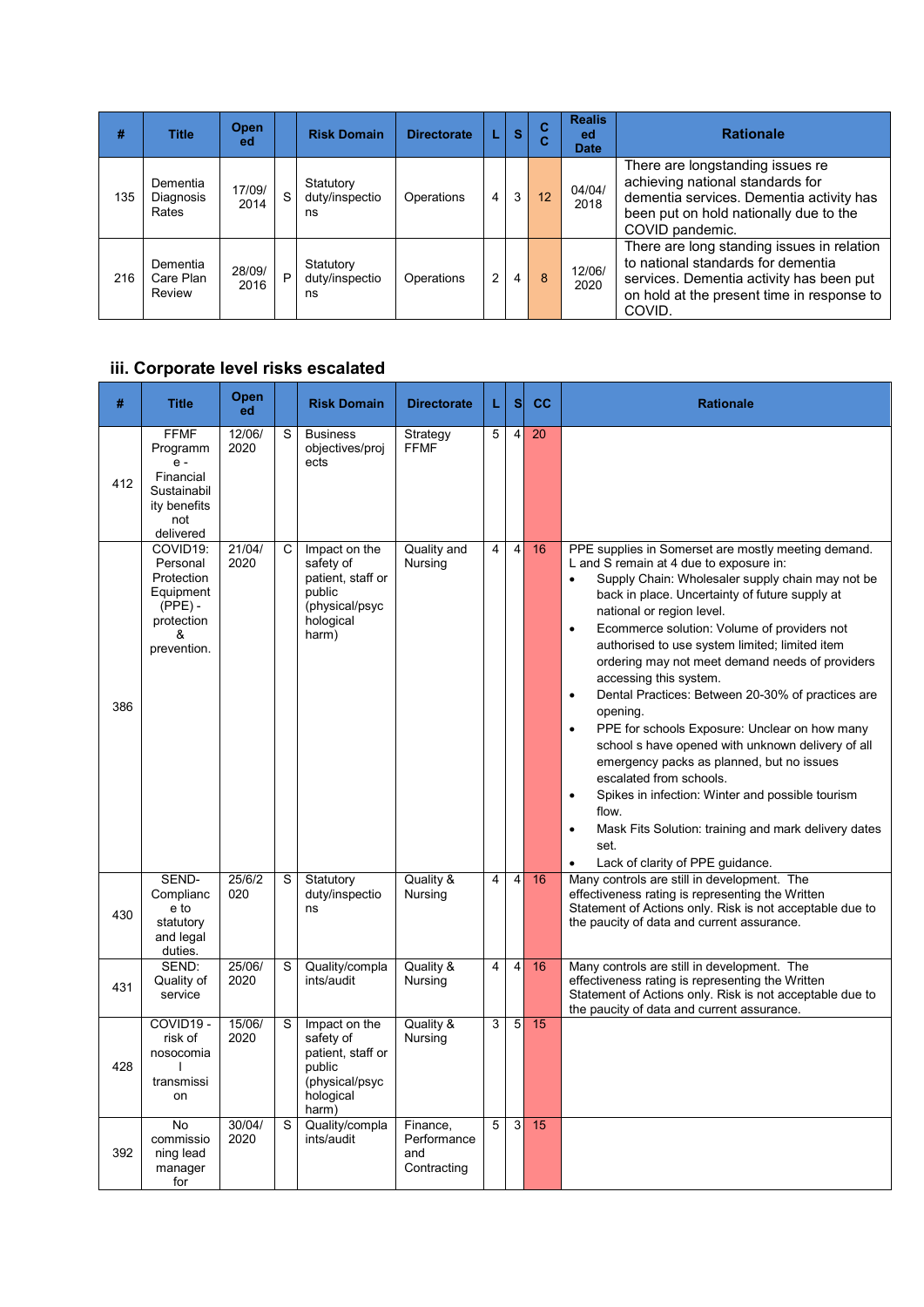| #   | <b>Title</b>                                                                  | <b>Open</b><br>ed |   | <b>Risk Domain</b>                                                                                | <b>Directorate</b>     | L | <sub>S</sub>   | <b>CC</b> | <b>Rationale</b> |
|-----|-------------------------------------------------------------------------------|-------------------|---|---------------------------------------------------------------------------------------------------|------------------------|---|----------------|-----------|------------------|
|     | services<br>for Neuro<br>Rehab<br>patients<br>and gaps<br>in service          |                   |   |                                                                                                   |                        |   |                |           |                  |
| 425 | Ofsted/CQ<br>C SEND<br>Inspection<br>and<br>Neurodeve<br>lopmental<br>pathway | 12/06/<br>2020    | S | Quality/compla<br>ints/audit                                                                      | Operations             | 5 | 3              | 15        |                  |
| 390 | COVID19:<br>Clinical<br>safety.                                               | 29/04/<br>2020    | S | Impact on the<br>safety of<br>patient, staff or<br>public<br>(physical/psyc<br>hological<br>harm) | Quality and<br>Nursing | 3 | $\overline{4}$ | 12        |                  |

#### **iv. Corporate level risks risk has been de-escalated from the CRR.**

**190 – Pandemic flu** (risk a risk score of 12 to 8): The need to review and test pandemic flu plans remains on the horizon of the local EP system partners but there needs to be national reviews and exercises completed before this can be taken forward. Elements of the pan have been tested by covid-19 and locally outbreak management plans have been tested and strengthened as a result of system working during the outbreak. Note: We aim to close this risk as new COVID19 risks have superseded this risk.

#### **v. Corporate level risks >=12 current on hold due to COVID19 impact, awaiting further review.**

| #   | <b>Title</b>                                                                                   |   | 'S. | CC. |
|-----|------------------------------------------------------------------------------------------------|---|-----|-----|
| 260 | ON HOLD - FFMF Programme - Resource capacity to deliver not understood,<br>planned or in place | 4 |     | 16  |
| 401 | ON HOLD FFMF - NCSOC Engagement with PCN                                                       | 4 |     | 16  |
| 424 | ON HOLD - FFMF Programme - Benefits not delivered                                              | 5 | 3   | 15  |
| 423 | ON HOLD - FFMF Programme - Mental Health - Capital Investment not<br>deliverable               | 4 | 3   |     |
| 414 | ON HOLD - FFMF Programme is not transformational in its approach                               | 4 |     |     |

#### **vi. Corporate level risks in the CRR with reduced risk score**

**202 - CCG 2020/21 Budgets** (from a risk score of 20 to 16). This reflects the 2020/21 financial year, which has a degree of uncertainty around the financial position, but not a definite financial deficit. The CCG has not yet delivered a balanced financial plan and uncertainty around funding levels and expenditure commitments currently exist

#### **x. Corporate level risks with changed target risk scores**

323 - Neuro Paediatrics from 4 to 6, due to a reassessment of the risk.

#### **xi. Directorate level risks changed to corporate level risks**

392- No commissioning lead manager for services for Neuro Rehab patients and gaps in service (risk score L5  $*$  S3 = 15)

Note: The Risk Management Group identified a new risk to reflect No commissioning lead manager for Stroke patients and gaps in service (risk score L5  $*$  S3 = 15).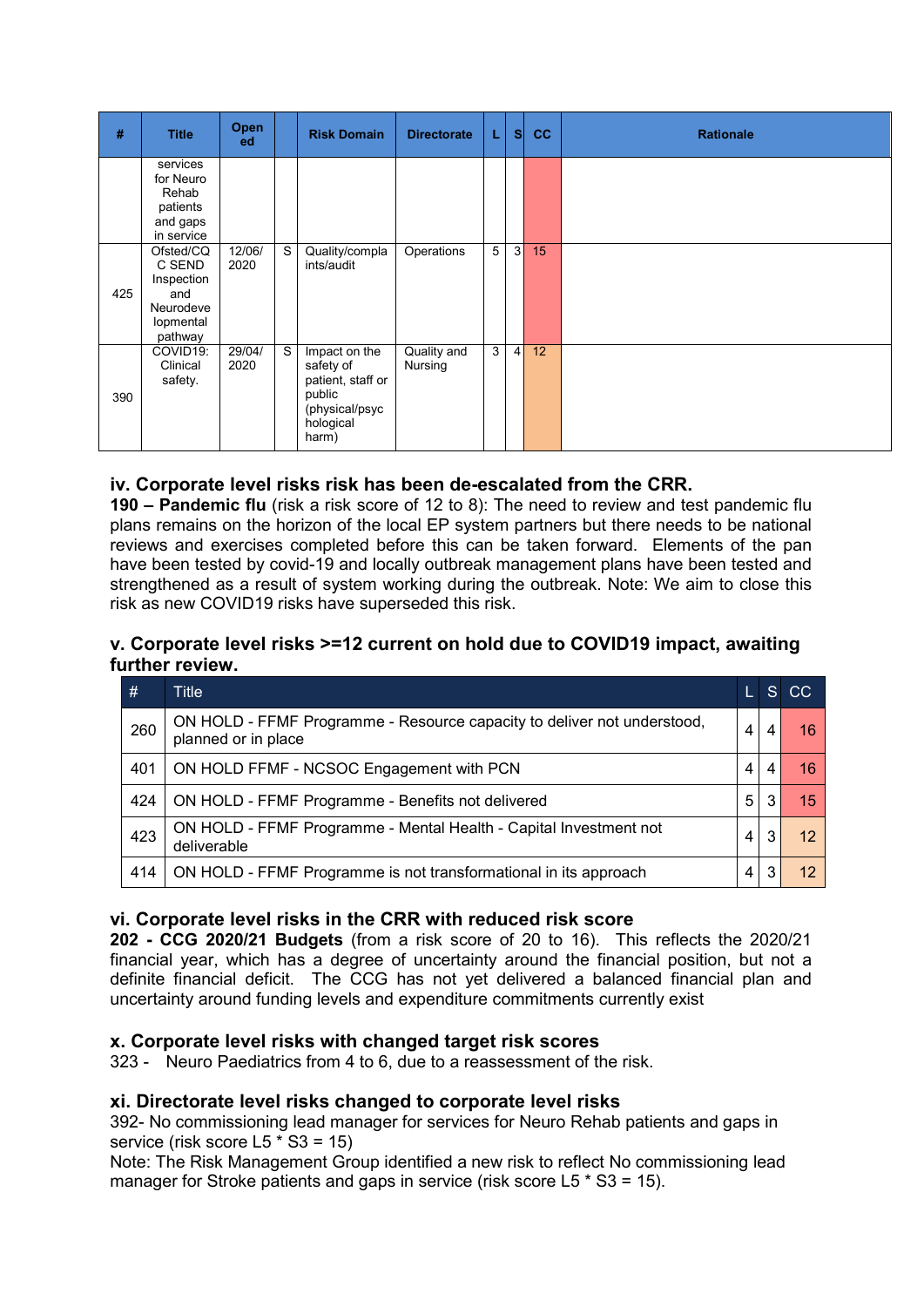## **Directorate Level Risks**

- **i. Corporate level risks changed to directorate level risks:**
- 203 Delayed transfer of care (risk score 6): Changed to directorate level as a result of Covid19 and the new discharge guidance and the newly implemented Somerset Hub for Coordinating Care. This risk is part of the suite of IUC risks that will be updated after March 25th meeting.
- 297 Dermatology GPw Access to Clinical Supervision (risk score 16): In the current COVID19 situation this risk in now altered; new models of care may assist with demand and capacity management. Current practitioners as of 31 March 2020 were up to date with supervision requirements and support arrangements. If practitioners identify a case that they need assistance with there is capacity for this to occur informally. Therefore safety risk to patients is assessed as low, whilst activity is reduced and focussed on urgent cases. The CCG will likely be held jointly liable in the case of any clinical negligence case due to lack of formal supervisory arrangements for some practitioners, so now the risk rating relates to regulatory risk.
- 322 CFS/ME Service Review (risk score 16): £60k service at directorate level to be represented equitably at directorate level.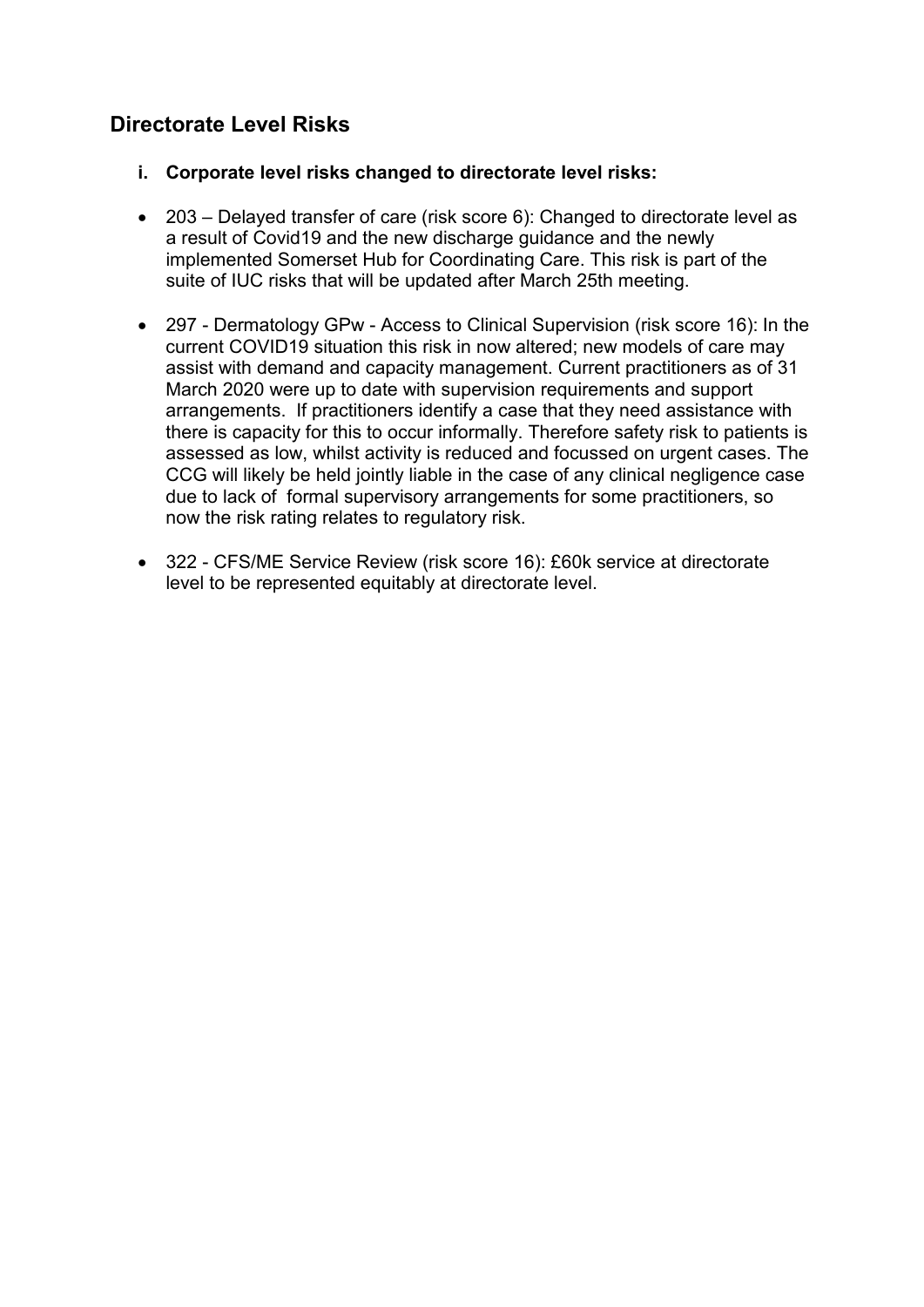#### **Somerseet CCG - CRR (as at 25.6.2020)**

| Title                                                        | Opened     |    |                 |    |     | Likelihood Severity Risk<br>(current) (current) (current) | Risk | (current) status | Approval Description                                                                                                                                                                                                                                                                                                                                                                                                                                                                                                                                                                                                                                                                                                                                                                                                                                                                                                                                                                                                                                                                                                                                                     | Directorate<br>(Contact)               | <b>Risk Impacts</b> | <b>Risk Hazards</b> | Controls in place                                                                                                                                                                                                                                                                                                                                                                                                                                                                                                                                                                                                                                                                                                                                                                                                                                                                                                                                                                                             | Assuranc Gaps in Control                                                                                                                                                                                                                                                                                                                                                                                                                                                                                                                                                                                                                                                                                                                                                                                                                                                                                                                                                                                                                                                                                                                                                             | Gaps in Assurance | Current Acceptable Current Rationale |  |
|--------------------------------------------------------------|------------|----|-----------------|----|-----|-----------------------------------------------------------|------|------------------|--------------------------------------------------------------------------------------------------------------------------------------------------------------------------------------------------------------------------------------------------------------------------------------------------------------------------------------------------------------------------------------------------------------------------------------------------------------------------------------------------------------------------------------------------------------------------------------------------------------------------------------------------------------------------------------------------------------------------------------------------------------------------------------------------------------------------------------------------------------------------------------------------------------------------------------------------------------------------------------------------------------------------------------------------------------------------------------------------------------------------------------------------------------------------|----------------------------------------|---------------------|---------------------|---------------------------------------------------------------------------------------------------------------------------------------------------------------------------------------------------------------------------------------------------------------------------------------------------------------------------------------------------------------------------------------------------------------------------------------------------------------------------------------------------------------------------------------------------------------------------------------------------------------------------------------------------------------------------------------------------------------------------------------------------------------------------------------------------------------------------------------------------------------------------------------------------------------------------------------------------------------------------------------------------------------|--------------------------------------------------------------------------------------------------------------------------------------------------------------------------------------------------------------------------------------------------------------------------------------------------------------------------------------------------------------------------------------------------------------------------------------------------------------------------------------------------------------------------------------------------------------------------------------------------------------------------------------------------------------------------------------------------------------------------------------------------------------------------------------------------------------------------------------------------------------------------------------------------------------------------------------------------------------------------------------------------------------------------------------------------------------------------------------------------------------------------------------------------------------------------------------|-------------------|--------------------------------------|--|
| Implementation<br>327 of Liberty<br>Protection<br>Safeguards | 15/08/2019 |    |                 |    | 12  |                                                           |      |                  | There is a risk that the CCG may not be able to<br>fully implement<br>The Liberty Protection Safeguards (LPS)which<br>are expected to be implemented in October<br>2020. The LPS gives new duties and powers to<br>CCGs and hospitals to authorise a deprivation<br>of liberty. This function was previously<br>undertaken by Local Authorities. As a<br>responsible body, if the CCG does not<br>implement systems and processes to ensure<br>CHC funded clients are lawfully deprived of<br>their liberty through the authorisation<br>process, it risks eligible clients having their<br>human rights unlawfully breached - the<br>responsible body potentially incurring<br>financial penalties from the courts.<br>Balance between safety and financial risk.                                                                                                                                                                                                                                                                                                                                                                                                       | Quality and<br>Nursing                 |                     |                     | and the Impact Assessment have not<br>vet been published. The Code of<br>Practice has not yet been released for<br>consultation. All these documents will<br>provide statutory guidance on how the<br>scheme will be implemented and will<br>describe the funding available to do<br>this. Therefore, until the documents<br>are released, detailed planning about<br>implementation cannot be<br>undertaken. However, some actions<br>are being taken.<br>1. CCG Designated Nurse is leading a<br>Local Implementation Network, along<br>with the Local Authority; using<br>information disseminated through<br>regional and national groups. Inaugura<br>meeting has been held<br>2. CCG Designated Nurse is working<br>with safeguarding teams in the trusts<br>and CHC to provide support and seek<br>assurance of progress. The mechanisn<br>for this is already in place through the<br>safeguarding adults dashboard<br>completed by Trusts<br>3. CHC team to scope number of                          | Preparatory work underway in advance of<br>publication of the new regulations in<br>January 2020.<br>The CCG has not currently allocated<br>resources to support the implementation<br>of LPS. There is a risk that without these<br>resources, the CCG, may be unable to<br>neet its duties and breach Article 5 and 8<br>Human Rights, and/or other areas of<br>quality and performance may be affected.<br>A business case has been taken to the<br>weekly directors meeting and has not<br>progressed further.<br>The draft code of practice, regulations and<br>impact assessment have not been<br>ublished since the last review of this risk<br>The risk rating remains the same.                                                                                                                                                                                                                                                                                                                                                                                                                                                                                             |                   |                                      |  |
| >52 week waits<br>for treatment                              | 10/08/2018 | 15 | 15 <sub>1</sub> | 15 | 16  |                                                           |      |                  | A small number of patients waiting to<br>planned care more than 52 weeks resulting in<br>poor experience of care.<br>In December 2019, (on a Somerset<br>Commissioned basis) there were 6 patients<br>waiting in excess of 52 weeks against a plan of<br>0 breaches (3 of these patients are awaiting<br>treatment at TST, and 4 at Other Providers<br>Weston x 1, UBHT x 1, Mount Stuart Hospital<br>x 1).<br>The causation relates to an increase in the<br>number of patients cancelling treatment late<br>in the pathway following a long wait due to<br>capacity constraints. The greatest risk to<br>delivery is a further increase in the number of Contracting<br>patients with:<br>patients waiting in excess of 40 weeks<br>(particularly within General Surgery, Trauma<br>and Orthopaedics and Ophthalmology) as a<br>result of patient complexity resulting in delays<br>to treatment and patient choice.<br>On a TST Trust-wide basis, the Trust reported<br>43 >52 weeks waits against a zero ambition;<br>an additional risk to clearance of the 52 week<br>backlog is capacity constraints within the<br>Maxillofacial and Clinical Immunology services | Finance.<br>Performance                |                     |                     | <del>xnaaln liks wite ransburssnors cake</del><br>place: monthly contract performance<br>review with TST, monthly performance<br>meeting, Finance and Performance<br>Committee, System Performance<br>Group and System Assurance Froum.<br>Trajectory agreed (as part of the 2019-<br>20 planning round) for there was to be<br>zero by December 2019.<br>In December 2019, (on a Somerset<br>Commissioned basis) there were 6<br>patients waiting in excess of 52 weeks<br>against a plan of 0 breaches (3 of these<br>patients are awaiting treatment at TST<br>and 4 at Other Providers (Weston x 1,<br>UBHT x 1, Mount Stuart Hospital x 1).<br>T&S Improvement plan (Driver<br>Diagram) and trajectory in place with<br>weekly PTL tracking to monitor<br>progress (and risks) against the plan.<br>RD&E, Trust has improvement plan in<br>place (which has been shared with<br>Somerset CCG) but anticipates in the<br>region of 37 very long waits in March<br>2020 on a trust-wide basis, so there is | Somerset CCG in collaboration with<br>system partners committed to having zero<br>>52 week waits by December 2019. This<br>links with actions in FP93.<br>Removing delays due to repeated patient<br>choice or in specialties that have national<br>capacity deficit, the number of 52ww<br>cases has reduced to target.<br>The CCG review harm reviews and are<br>working with TST to strengthen the harm<br>review process. We are also looking at<br>ways to review patient experience whilst<br>waiting for surgery- End of April 2020                                                                                                                                                                                                                                                                                                                                                                                                                                                                                                                                                                                                                                           |                   |                                      |  |
| 246 18 week RTT                                              | 29/09/2017 | 20 | 20              | 20 | -16 |                                                           |      |                  | "Breach of constitutional 18 week referral to<br>treatment target (national standard of 92%).<br>Some patients will wait in excess of 18 weeks<br>for treatment resulting in poor patient<br>experience and possible harm.<br>The percentage of patients waiting less than<br>18 weeks marginally improved in December<br>2019 although remain behind the local<br>improvement trajectory for a fourth month:<br>The number of patients on an incomplete<br>pathway was in line with plan in December<br>reducing to 39.130 (against a plan of 40210)<br>but the proportion of patients waiting less<br>than 18 weeks remain behind plan (82.1% vs<br>plan of 83.3%) due to a higher level of 18<br>week breaches during the year.<br>The Somerset System has been awarded<br>additional funding in order to clear 52 week<br>waits by the end of March 2020.                                                                                                                                                                                                                                                                                                            | Finance,<br>Performance<br>Contracting |                     |                     | od rick of Comprent b<br>"SCCG 18 week performance in<br>December 2019 was 82.2% against a<br>plan of 83.3% with TST having the<br>greatest impact on SCCG under<br>performance.<br>Meetings where discussions take<br>place: monthly contract performance<br>review with TST, monthly performancy<br>meeting, Finance and Performance<br>Committee, System Performance<br>Group and System Assurance Forum.<br>Trajectory ambition to achieve<br>performance of 83.11% by March<br>2020.<br>Ongoing review of 'referral diversion<br>programme' underway to establish if<br>the demand from T&S is being<br>diverted to YDH for selected<br>procedures in selected specialities.<br>The Somerset System has been<br>awarded additional funding in order to<br>clear 52 week waits by the end of<br>March 2020.                                                                                                                                                                                               | PCTIVE LACE SCOPINES TOOL 19720 AT<br>embedded as Business as Usual and the<br>proposed demand management initiative<br>for 19/20 include Effective Referrals,<br>Direct Access Diagnostics, Diagnostic<br>Efficiencies, Virtual Reviews, Group<br><b>Consultations</b> , Patient Self<br>Management/Patient Activation, First<br>Contact Practitioner, Out Patient<br>Effectiveness, Appropriate and Patient<br>Initiated Follow Up. It is an ongoing,<br>evolving programme.<br>To equalise waiting lists across Somerset a<br>referral division scheme commenced in<br>April 2019 with a plan to divert 1200<br>referrals per month from TST to YDH in<br>general surgery, ophthalmology and T&O.<br>Extrapolating the figures for the period to<br>date it is difficult to determine which of<br>the bookings to YDH from the TST<br>catchment would have been booked to<br>YDH anyway. To compliment RMC<br>monitoring, activity is being tracked across<br>both Providers and monitoring of clock<br>stops by practice has been implemented<br>to underpin discussions with the Providers<br>with additional mitigation to be agreed as<br>uuirod (cuch ac oxtonding the inclu |                   |                                      |  |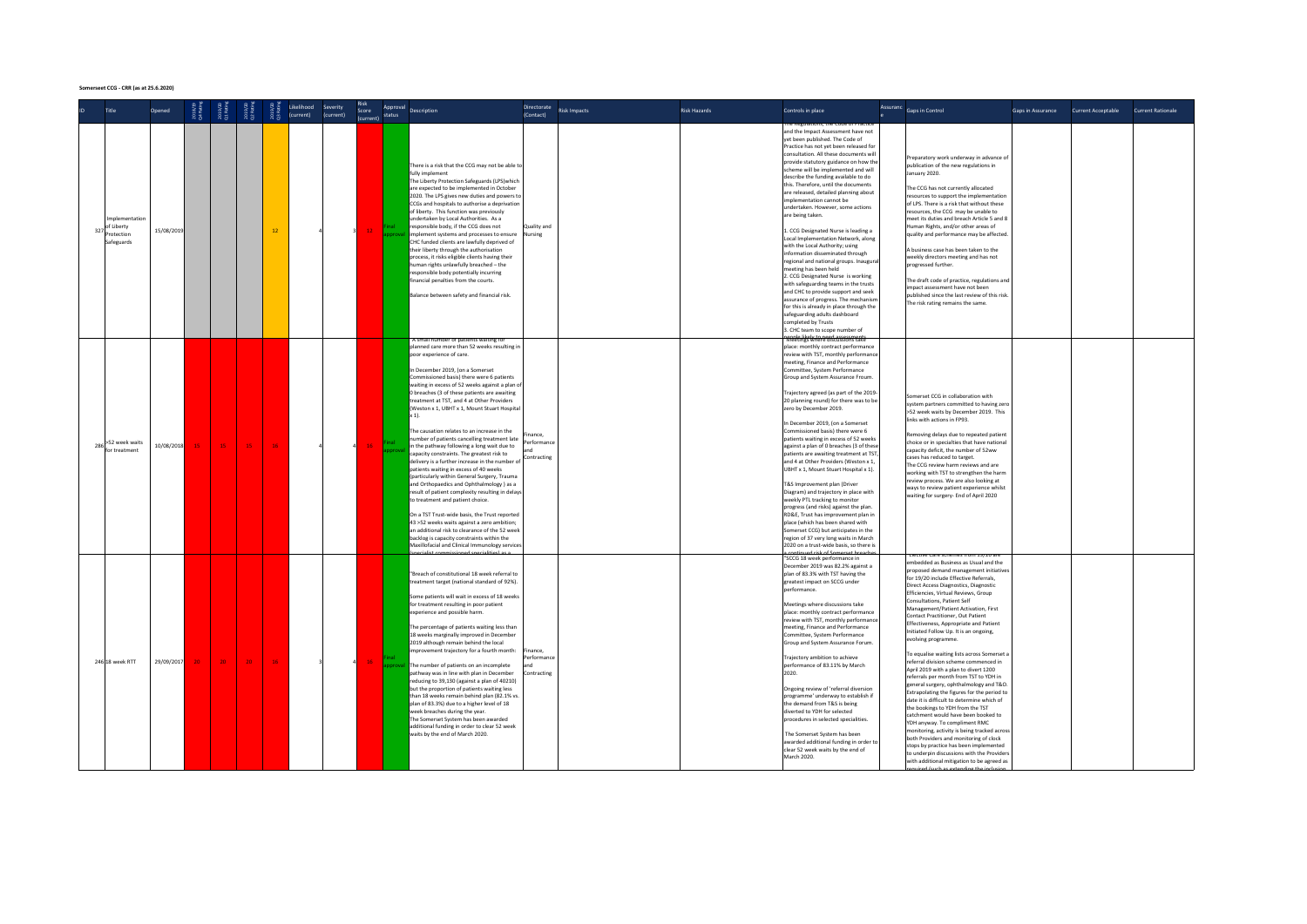| 248 Access to CAMHS                                 | 04/10/2017 | 16  | 16 <sub>1</sub> | 16              | <b>12</b> |  | $12-12$         | New KPI and dashboard framework in draft<br>and to be agreed at commencing CYPMH<br>Operational Group to support delivery of the<br>access and quality standards. New CYPMH<br>performance report will be reported<br>Operations<br>quarterly.<br>Single Point of Access and additional CAMHS<br>Transformation services all fully operational.                                                                                                                                                                                                                                                                                                                                                                                                                                                                                                                                                                                                                                                                    | New KPI and dashboard framework in<br>draft and to be agreed at commencing<br>CYPMH Operational Group to support<br>delivery of the access and quality<br>standards. New CYPMH performance<br>report will be reported quarterly.<br>Single Point of Access and additional<br>CAMHS Transformation services all<br>fully operational.                                                                                                                                                                                                                                                                                                                                                                                                                                                                                                                                                                                                                                         | westment has been agreed for early<br>tervention services through the 'Big<br>Tent' project has been divided into two<br>categories: The Wellbeing Service and<br>Creating an Alliance through Community<br>and Voluntary Sectors. Training is<br>underway and group and one to sessions<br>ave commenced using the iThrive<br>ramework.<br>riorities have been outlined for the new 19<br>CYPMH Strategic Plan which has been<br>discussed at the Mental Health<br>Programme Board, Collaborative Group<br>and C&F Scrutiny Committee, Operational<br>and Collaborative groups are being<br>planned for January and February 2020 to<br>urn the priorities into key activities and<br>firm commitments. A formal draft will be<br>completed in by early April 2020                                                                                                                                                                                                                           | On hold due to COVID-                                   | Risk has materialised.<br>Access target of 34% is<br>currently 22.5% (march<br>2020). However, the<br>following have been put<br>in place to respond to<br>the issues.<br>Significant expansion of<br>MH services under the<br>big tent programme,<br>enhanced outreach and<br>liaison, and additional<br>investment to support.<br>The system has also<br>received additional<br>funding for the mental<br>health support teams i<br>school from NHSE/I |
|-----------------------------------------------------|------------|-----|-----------------|-----------------|-----------|--|-----------------|--------------------------------------------------------------------------------------------------------------------------------------------------------------------------------------------------------------------------------------------------------------------------------------------------------------------------------------------------------------------------------------------------------------------------------------------------------------------------------------------------------------------------------------------------------------------------------------------------------------------------------------------------------------------------------------------------------------------------------------------------------------------------------------------------------------------------------------------------------------------------------------------------------------------------------------------------------------------------------------------------------------------|------------------------------------------------------------------------------------------------------------------------------------------------------------------------------------------------------------------------------------------------------------------------------------------------------------------------------------------------------------------------------------------------------------------------------------------------------------------------------------------------------------------------------------------------------------------------------------------------------------------------------------------------------------------------------------------------------------------------------------------------------------------------------------------------------------------------------------------------------------------------------------------------------------------------------------------------------------------------------|-----------------------------------------------------------------------------------------------------------------------------------------------------------------------------------------------------------------------------------------------------------------------------------------------------------------------------------------------------------------------------------------------------------------------------------------------------------------------------------------------------------------------------------------------------------------------------------------------------------------------------------------------------------------------------------------------------------------------------------------------------------------------------------------------------------------------------------------------------------------------------------------------------------------------------------------------------------------------------------------------|---------------------------------------------------------|----------------------------------------------------------------------------------------------------------------------------------------------------------------------------------------------------------------------------------------------------------------------------------------------------------------------------------------------------------------------------------------------------------------------------------------------------------|
| 212 Call Stacking                                   | 21/01/2016 | 25. | 20              | 20 <sub>1</sub> | 20        |  | 20 <sub>1</sub> | People may experience delays for ambulances<br>due to high levels of demand (i.e call stacking)<br>affecting patient experience and safety.<br>In particular this involves stacking of Cat 2,<br>Cat 3 and 4 outside of national thresholds<br>Quality and<br>calls due to the availability of resources<br>ursing<br>and/or high demand and this could affect<br>patient safety, patient experience, staff<br>morale and performance.                                                                                                                                                                                                                                                                                                                                                                                                                                                                                                                                                                             | STP system partners' collaboration to<br>support improved performance<br>against Ambulance Response<br>Programme being overseen by NHSE<br>to ensure performance against<br>Ambulance Response Programme<br>(CAT 1 to 4) is achieved by the end of<br>financial year 2020/21.<br>Dorset CCG as lead commissioner and<br>SCW CSU; Bi-Monthly Quality<br>Assurance Group; monitoring of<br>Serious Incidents: monitoring of Trust<br>Board and Quality Committee papers<br>including risk register and associated<br>deep dives.<br>Ambulance quality indicators<br>(outcomes) being reviewed regularly.<br>Current status is that SWASFT are<br>performing higher than the national<br>average on all outcomes indicators.                                                                                                                                                                                                                                                    | htigation s/actions currently being<br>mplement<br>Additional resource for shift fill to<br>ncrease validation<br>High Intensity Users work stream - 6<br>weekly task and finish groups. Mapping<br>the High Intensity Users schemes. Linking<br>with primary care (top 10 HIUs).<br>wolvement of village agents. Academic<br>Health Science Network & police running<br>bilot for calls to the 9s.<br>- Mental health social worker in SWAST<br>Review of Directory of Services content<br>ngoing<br>Evaluation of Deliot<br>Primary care Primary Care Network.<br>ame day requests through CAS<br>Musgrove have HALO<br>- Crisis Café - non medical alternative to<br>ental health<br>The risk has been through a process of<br>eview between Operational and Quality &<br>Nursing directorates. The CCG have not<br>experienced (and do not expect) multiple<br>fatalities in Somerset linked to this risk<br>which would need to be reflected as a<br>re of 25 if this was to change. The | Number of incidents<br>not available to CCG<br>urrently |                                                                                                                                                                                                                                                                                                                                                                                                                                                          |
| 285 Cancer Targets                                  | 09/08/2018 |     | 16              | 16              | 16        |  |                 | "Some patients will not be diagnosed and<br>treated for cancer in a timely manner with<br>impact on patient experience and safety.<br>Performance of the 2 week suspected cancer<br>treatment standard was an improved 90.5%<br>in December 2019 against the 93% standard.<br>as a result of capacity challanges in the<br>suspected Lower Gastrointestinal pathway at<br>both TST and YDH.<br>Performance of the 62 day treatment<br>inance.<br>standard (for treatment within 62 days of<br>erformancı<br>urgent GP referral) has decreased in<br>December to 81.1% (which is behind<br>Contracting<br>trajectory) there is a risk that pressures within<br>the gastrointestinal pathway will lead to<br>challenges in delivery of the 62 day standard.<br>During 2018/19 SCCG saw an 18% increase in<br>2 week demand, and during 19/20 a further<br>5.7% increase. Alongside this SCCG has seen a<br>7.3% increase in the number of patients<br>diagnosed and treated following an urgent<br>cancer referral." | Juring 2016/19 the clective Car<br>Delivery Board established 3 sub-<br>groups to the Board to understand the<br>key drivers of the significant increase<br>in referrals to the two week wait<br>cancer pathway (gynaecology,<br>colorectal and urology) and to agree<br>improvement actions as required and<br>Cancer.<br>Cancer continues to be significant area<br>of focus at the monthly Performance<br>Meetings with the Trusts and at the<br>Somerset System Assurance Group.<br>There is a link to Risk 10 (Diagnostic<br>Treatment - Diagnostic Waiting times]<br>with a Deep Dive upon Endoscopy<br>capacity undertaken at the December<br>System Performance Group meeting in<br>December (11/12/19).<br>External funded has been allocated to<br>T&S to support diagnostic<br>improvements, with much of this<br>funding focused upon endoscopy<br>delivery. This will have a positive<br>mpact on both routine and cancer<br>capacity which in turn will have a | A wide range of improvement initiatives<br>are underway and include adoption of new<br>nnovations in diagnostic testing (including<br>FIT testing and EBUS), re-design of triage,<br>changes to care pathways and<br>strengthening of the referral form.<br>Urologists in Somerset are being trained to<br>undertake Template Biopsies (urology)<br>which will also speed up the patient<br>athway). In addition there is a focused<br>project of the colorectal cancer pathways<br>to streamline the processes and to reduce<br>atient waits.<br>Additional diagnostic funding awarded to<br>T&S to address the endoscopy diagnostic<br>acklog.<br>Additional capacity in CCG Cancer Team to<br>deliver improvements across the system.                                                                                                                                                                                                                                                      |                                                         |                                                                                                                                                                                                                                                                                                                                                                                                                                                          |
| Management of<br>256 CHC funded<br>patients at home | 28/02/2018 | 12  | <b>12</b>       | $12$            | <b>12</b> |  | $12-12$         | Quality and Safety of care provided to CHC<br>funded patients may be compromised as case<br>management is not commissioned through<br>provider partners.<br>uality and<br>Individual case oversight is needed to ensure Nursing<br>patients care is adequate, safe and<br>appropriate to meet needs.                                                                                                                                                                                                                                                                                                                                                                                                                                                                                                                                                                                                                                                                                                               | CHC staff are providing a case<br>management function as part of the<br>review process within CHC.<br>This reduces capacity for CHC core<br>business which impacts on CHC team<br>achievement of CHC quality standards<br>e.g referral to decision in 28 days and<br>fast track case reviews.                                                                                                                                                                                                                                                                                                                                                                                                                                                                                                                                                                                                                                                                                | Strategic agreement needs to be secured<br>o include case management of CHC<br>funded individuals by Community Nursing<br>and LD services. A business case has been<br>leveloped and will be considered through<br>CCG process and Through Fit For My<br>Future, no date for agreement as yet.<br>Options of case management through<br>provider partner Service Level Agreement:<br>will be explored. Meeting planned for April<br>2020                                                                                                                                                                                                                                                                                                                                                                                                                                                                                                                                                      |                                                         |                                                                                                                                                                                                                                                                                                                                                                                                                                                          |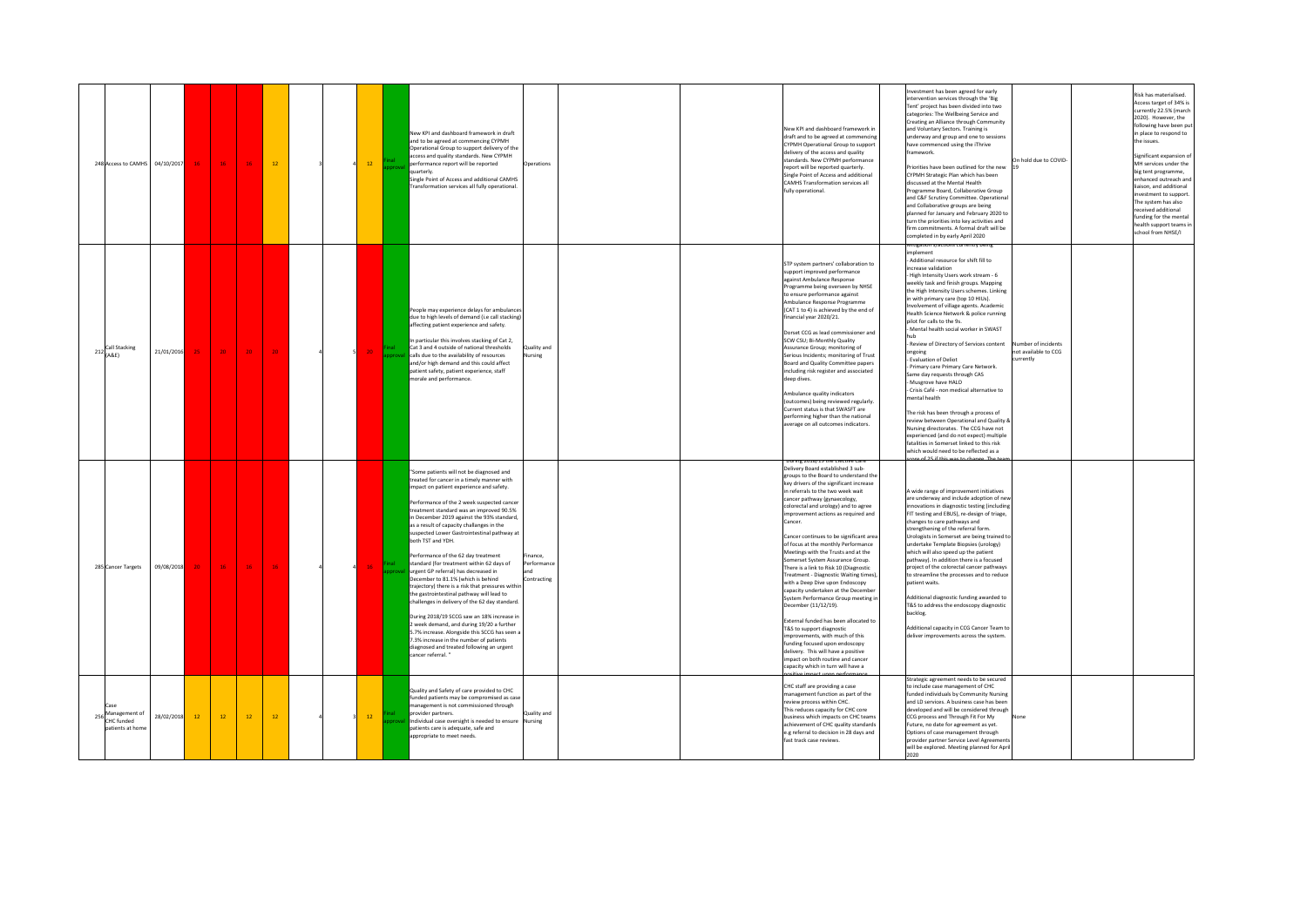| $_{\rm 202}^{\rm CCG\ 2020/21}_{\rm Budapest}$                                       | 26/04/2016 | $12$ | $12$ | 20 |  |                 |                                   | Risk of overspend and/or reduction in<br>services to meet 2020/21 budget provision.<br>The Somerset STP does not achieve the<br>inancial improvement trajectory agreed at                                                                                                                                                                                                                                                                                                                                                                                                                                                            | nance<br>rformanc<br>Contracting |                                                                                                                                                                                                   |                                                                                                                                                                                                                                                    | Monthly monitoring within the CCG<br>and across the STP is in place to<br>monitor the system financial position<br>Discussions are ongoing between<br>Somerset STP leaders, NHS England<br>and NHS Improvement in respect of<br>actions required to mitigate any<br>financial pressures                                                                                                                                                                                                                                                           | The CCG<br>Finance<br>hne<br>Perform<br>and the<br>omerset<br>Partnersh<br>xecutiv<br>PEG) ar<br>e for<br>nonito<br>progress<br>against<br>CCG and<br>Somerse<br>System<br>inancial<br>plans.                                                      | arch 2020 the CCG, as part or t<br>rider Somerset STP, submitted a draft<br>nancial plan for 2020/21 which did not<br>eliver the required financial targets set by<br>NHS England. In addition to the financial<br>gap to the required financial improvemen<br>raiectory the Clinical Commissioning<br>Sroup's financial plan assumes a high leve<br>f programme savings opportunities for<br>which detailed delivery plans require<br>urther development across the Somerset<br>nancial and operational planning for<br>020/21 has currently been suspended<br>luring the COVID-19 crisis.<br><b>NHS funding arrangements have changed</b><br>ignificantly during the COVID-19<br>ndemic. Guidance is currently pending<br>respect of national financial reporting<br>quirements for CCGs during this time.<br>he Somerset health system needs to<br>ontinue to work together to identify and<br>leliver against improvement and<br>ransformation plans. A range of detailed<br>IP and QIPP plans will continue to be | Vone                                                                                                                                                                                                                                                                                                                                                                                                                                                                                                          |                                                                                                                                                                                                                                                                                                                                                                                                                                                                                                                                                                                                                                                                         |
|--------------------------------------------------------------------------------------|------------|------|------|----|--|-----------------|-----------------------------------|--------------------------------------------------------------------------------------------------------------------------------------------------------------------------------------------------------------------------------------------------------------------------------------------------------------------------------------------------------------------------------------------------------------------------------------------------------------------------------------------------------------------------------------------------------------------------------------------------------------------------------------|----------------------------------|---------------------------------------------------------------------------------------------------------------------------------------------------------------------------------------------------|----------------------------------------------------------------------------------------------------------------------------------------------------------------------------------------------------------------------------------------------------|---------------------------------------------------------------------------------------------------------------------------------------------------------------------------------------------------------------------------------------------------------------------------------------------------------------------------------------------------------------------------------------------------------------------------------------------------------------------------------------------------------------------------------------------------|----------------------------------------------------------------------------------------------------------------------------------------------------------------------------------------------------------------------------------------------------|------------------------------------------------------------------------------------------------------------------------------------------------------------------------------------------------------------------------------------------------------------------------------------------------------------------------------------------------------------------------------------------------------------------------------------------------------------------------------------------------------------------------------------------------------------------------------------------------------------------------------------------------------------------------------------------------------------------------------------------------------------------------------------------------------------------------------------------------------------------------------------------------------------------------------------------------------------------------------------------------------------------------|---------------------------------------------------------------------------------------------------------------------------------------------------------------------------------------------------------------------------------------------------------------------------------------------------------------------------------------------------------------------------------------------------------------------------------------------------------------------------------------------------------------|-------------------------------------------------------------------------------------------------------------------------------------------------------------------------------------------------------------------------------------------------------------------------------------------------------------------------------------------------------------------------------------------------------------------------------------------------------------------------------------------------------------------------------------------------------------------------------------------------------------------------------------------------------------------------|
| <b>CCG Safeguardin</b><br><b>Adults Provision</b>                                    | 13/12/2019 |      |      | 12 |  |                 |                                   | There is a risk that the CCG will not be able to<br>intervene in a timely way to safeguard adults<br>as we do not meet the requirements set out Quality and<br>in the National Intercollegiate Document, and Nursing<br>the expectations set by NHS England                                                                                                                                                                                                                                                                                                                                                                          |                                  |                                                                                                                                                                                                   |                                                                                                                                                                                                                                                    | Prioritisation of Work plan by<br>Designated Nurse for Safeguarding<br>Adults<br>Temporary support from Designated<br>Children's nurse on Domestic<br>lomicide reviews                                                                                                                                                                                                                                                                                                                                                                            |                                                                                                                                                                                                                                                    | business case was completed and<br>approval for a full time band 8a agreed,<br>recruitment is underway. Other plans<br>nclude review of other safeguarding<br>unctions within the CCG. End of August<br>020                                                                                                                                                                                                                                                                                                                                                                                                                                                                                                                                                                                                                                                                                                                                                                                                            |                                                                                                                                                                                                                                                                                                                                                                                                                                                                                                               |                                                                                                                                                                                                                                                                                                                                                                                                                                                                                                                                                                                                                                                                         |
| 236 Court of<br>otection cases                                                       | 14/07/2017 |      |      | 12 |  | 12 <sup>°</sup> |                                   | Changes in Case Law have resulted in an<br>increase in the number of cases the CCG is<br>required to take to the Court of Protection in<br>order to ensure that individuals' human right<br>are not breached.<br>Until the Liberty Protection Safeguards are<br>implemented, there are a number of<br>individuals who are funded by the CCG and<br>live in supported living that may require a<br>legal framework to authorise the Deprivation<br>of Liberty. The only framework available is<br>currently through the Court of Protection.<br>This may mean that a small number of<br>individuals are not appropriately safeguarded | ality and<br>rsing               |                                                                                                                                                                                                   |                                                                                                                                                                                                                                                    | Case Review by CHC team to identify<br>and prioritise those cases that require<br>an application to the Court of<br>Protection<br>rovision of Legal Advice to CCG to<br>support the CCG in fulfilling their<br>functions                                                                                                                                                                                                                                                                                                                          |                                                                                                                                                                                                                                                    | he actions in place to address this are;<br>rovision of bespoke Court of Protection<br>raining to relevent CCG staff<br>To continue to prioritise cases under the<br>urrent framework.<br>The implementation of the Liberty<br>rotection Safeguards as set out in the<br>Mental Capacity Amendment Act<br>2019) may reduce this risk, but this can<br>not be determined until publication of the<br>Code of Practice, the Regulations and the<br>nnact Assessment                                                                                                                                                                                                                                                                                                                                                                                                                                                                                                                                                      |                                                                                                                                                                                                                                                                                                                                                                                                                                                                                                               |                                                                                                                                                                                                                                                                                                                                                                                                                                                                                                                                                                                                                                                                         |
| COVID - risk of<br>428 nosocomial<br>ransmission                                     | 15/06/2020 |      |      |    |  | 15              | Awaiti<br><b>Ifinal</b><br>annroy | Spread of COVID as a result of heath and care<br>service delivery - meaning spread of COVID<br>infection for people working, visiting or<br>staying overnight in a health or care setting                                                                                                                                                                                                                                                                                                                                                                                                                                            | Quality and<br>rsing             | Spread of COVID as a result of heath and care<br>service delivery - meaning spread of COVID<br>infection for people working, visiting or staying<br>ernight in a health or care setting           |                                                                                                                                                                                                                                                    | 1. High level of compliance with PHE<br>guidance on the use of PPE for staff<br>and where appropriate for patients<br>and visitors<br>2. Restriction of non essential visitors<br>to health and care settings<br>3. Practice of social distancing<br>principles, especially where PPE is not<br>being used<br>4. Testing programme of patients, staff and care<br>and residents, including Test and Trace home<br>5. Maintenance of adequate PPE<br>supplies<br>6.Education and instruction on the<br>correct use of PPE and social<br>distancing | Number<br><b>Outbreal</b><br>ospital<br>settings                                                                                                                                                                                                   | Sufficient PPE and social distancing<br>rrangements to resume routine<br>ealthcare activity<br>iealthcare activity<br>inowledge and understanding of how best Growing waiting list<br>a balance ricks botwoon oniquing cosial Qutbreaks continue to<br>balance risks between enioving social<br>eedoms, avoidance of economy damage<br>nd controlling the COVID virus<br>ull understanding and compliance with<br>OVID procedures                                                                                                                                                                                                                                                                                                                                                                                                                                                                                                                                                                                      | occur in care home<br>settings                                                                                                                                                                                                                                                                                                                                                                                                                                                                                | There have been no<br>occurrences of hospital<br>COVID outbreaks.<br>Outbreak numbers in<br>Care Homes settings<br>have been reduced<br>from a high of 79<br>outbreaks recorded on<br>17 May down to 7 on 12<br>June 2020.                                                                                                                                                                                                                                                                                                                                                                                                                                              |
| COVID19:<br>Personal<br>Protection<br>Equipment (PPE)<br>protection &<br>prevention. | 21/04/2020 |      |      |    |  |                 |                                   | Maintaining adequate supplies of PPE to mee<br>the hugely increased demand arising from<br>COVID19. Supplies are required to meet<br>nandatory quality checks.<br>There is a risk to staff from COVID19 infection<br>f adequate PPE is not provided. Patients may<br>also then be at risk from infection.                                                                                                                                                                                                                                                                                                                            | Quality and<br>Nursing           | Increased COVID19 transmission<br>. Increased mortality rates.<br>Reduced supply of items, some specific items.<br>. Staff sickness.<br>Unplanned staff absence.<br>Litigation.<br>Delay of care. | L. Increased COVID19 cases.<br>2. Change in COVID19 guidance.<br>3. Actions from misunderstanding of<br>COVID19 guidance.<br>. Logistics.<br>Prioritisation<br>6. Quality of PPE.<br>7. Supply chain instability<br>8. Post lockdown demand change | wentative<br>1. Centrally managed nationally supply<br>chain protocol.<br>2. E-procurement (clipper logistic<br>ution'<br>3. Wholesalers list from government.<br>current suppliers' protocol.<br>ollaborative:<br>4. Local Somerset Emergency PPE cell<br>to co-ordinate responses to urgent<br>requests for provision of PPE supply<br>and escalate to region when required.<br>Ensure Mutual aid protocol between<br>providers<br>Detective<br>5. Providers returns 24 hour and 72<br>hour stock levels.<br>6.PPE Cell Impact Assessment.      | Stock<br>Renorts<br>for Acute<br>nvider<br>eceived<br>Regiona<br>eam<br>2. Repor<br>showing<br>Social 8<br>Primary<br>provid<br>have<br>registere<br>d on the<br>nlution<br>3. F-mail<br>ceived<br>rom<br>rovider<br>eauestii<br>urgent<br>support | All Controls are in place with the<br>ffectiveness being monitored.                                                                                                                                                                                                                                                                                                                                                                                                                                                                                                                                                                                                                                                                                                                                                                                                                                                                                                                                                    | 2. Report showing how<br>many Social & Priman<br>Care providers have<br>egistered on the<br>solution.<br>3. E-mails received<br>from Providers<br>requesting urgent<br>support for PPE supply<br>3. Limited reporting for<br>make-shift PPE use and<br>PPE demand and<br>supply.<br>4. E-mails received<br>from Providers<br>confirming that<br>Wholesalers have been<br>approached prior to<br>requesting urgent<br>upport for PPE supply<br>5. Bulk Order Request<br>orms requesting PPE<br>(Primary Care). | PE supplies in<br>Somerset are mostly<br>meeting demand. L and<br>S remain at 4 due to<br>exposure in:<br>Supply Chain:<br>Wholesaler supply<br>chain may not be back<br>in place. Uncertainty of<br>future supply at<br>national or region level<br>eCommerce solution:<br>Volume of providers<br>not authorised to use<br>system limited; limited<br>item ordering may not<br>meet demand needs o<br>providers accessing this<br>system.<br>Dental Practices:<br>Between 20-30% of<br>practices are opening.<br>PPE for schools<br>Exposure: Unclear on<br>how many school s<br>have opened with<br>unknown delivery of all<br>emergency packs as<br>ned but no iccue |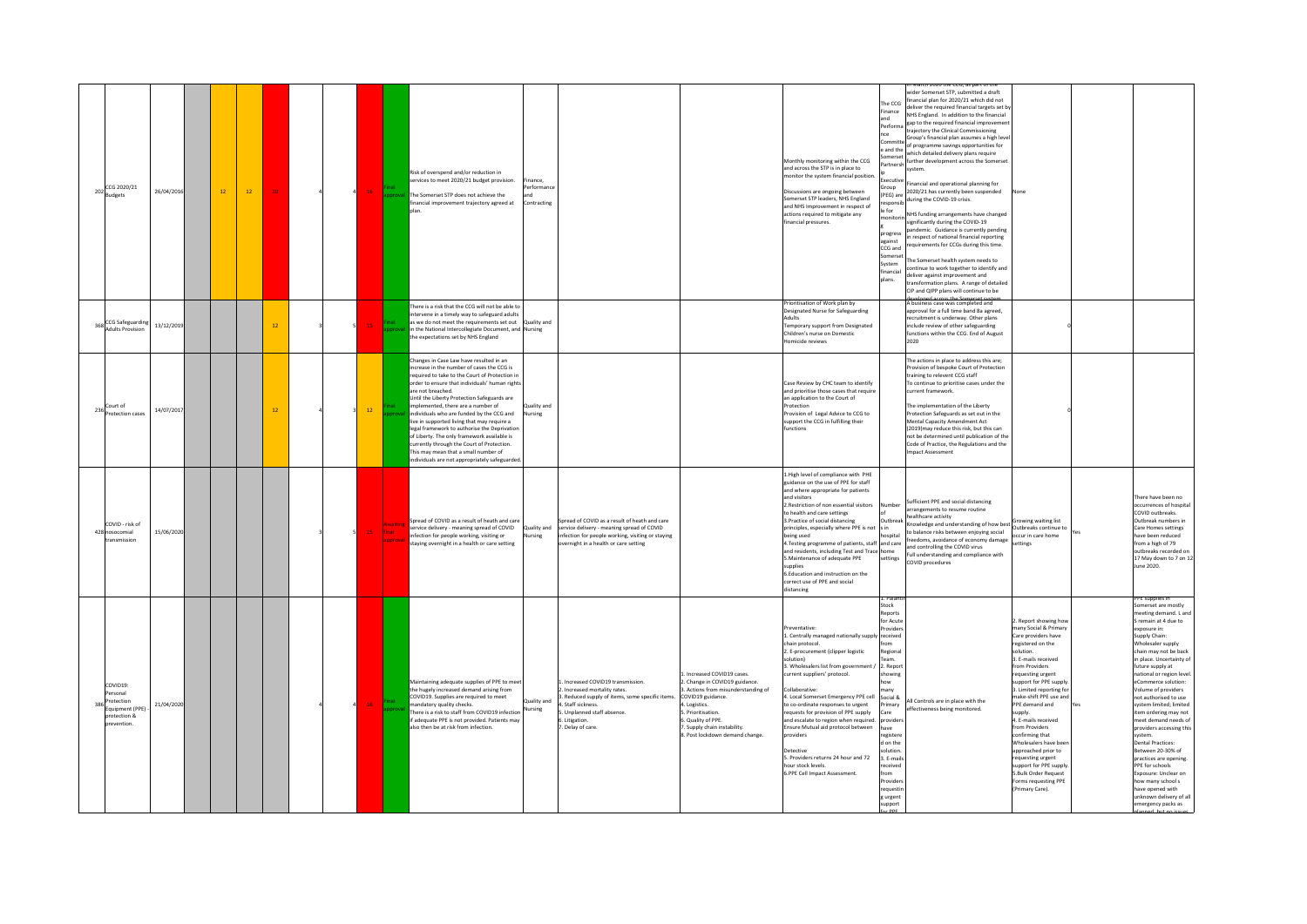|                                             |            |           |      |    |    |  |         |                                                                                                                                                                                                                                                                                                                                                                                                                                                                          |                        |                                                                                                         | 1. Change of guidance.                                                                                                                                                                                                                                                                                                                                                     |                                                                                                                                                                                                                                                                                                                                                                                                                                                                                                                                                                                                                                                                                                                                                                                                                                                                                                                                                                                                                                                                        |                                                                                                                                                                                                                                                                                                                                                                                                                                                                                                                                                                                                                                                                                                                                                                                                                                                                                                                                                                                                                                                       |                                                                                                                                                                                                                                                                                                                                            |
|---------------------------------------------|------------|-----------|------|----|----|--|---------|--------------------------------------------------------------------------------------------------------------------------------------------------------------------------------------------------------------------------------------------------------------------------------------------------------------------------------------------------------------------------------------------------------------------------------------------------------------------------|------------------------|---------------------------------------------------------------------------------------------------------|----------------------------------------------------------------------------------------------------------------------------------------------------------------------------------------------------------------------------------------------------------------------------------------------------------------------------------------------------------------------------|------------------------------------------------------------------------------------------------------------------------------------------------------------------------------------------------------------------------------------------------------------------------------------------------------------------------------------------------------------------------------------------------------------------------------------------------------------------------------------------------------------------------------------------------------------------------------------------------------------------------------------------------------------------------------------------------------------------------------------------------------------------------------------------------------------------------------------------------------------------------------------------------------------------------------------------------------------------------------------------------------------------------------------------------------------------------|-------------------------------------------------------------------------------------------------------------------------------------------------------------------------------------------------------------------------------------------------------------------------------------------------------------------------------------------------------------------------------------------------------------------------------------------------------------------------------------------------------------------------------------------------------------------------------------------------------------------------------------------------------------------------------------------------------------------------------------------------------------------------------------------------------------------------------------------------------------------------------------------------------------------------------------------------------------------------------------------------------------------------------------------------------|--------------------------------------------------------------------------------------------------------------------------------------------------------------------------------------------------------------------------------------------------------------------------------------------------------------------------------------------|
| COVID19:<br>390 Reduced clinical<br>safety. | 29/04/2020 |           |      |    |    |  | $12-12$ | The COVID19 pandemic has reduced the<br>clinical safety of care due to the demands for<br>workforce, equipment, medicines, provider<br>capacity and clear guidance. Guidance has<br>been changing frequently.                                                                                                                                                                                                                                                            | Quality and<br>Nursing | . Section 42 notice to CCG.<br>2. Harm and/or death.<br>3. Quality of care delivered.<br>4. Litigation. | 2. Actions arising from guidance<br>misinterpretation.<br>3. Ventilator supply does not meet<br>demand.<br>4. Oxygen supply does not meet demand.<br>5. Workforce supply and/or skill set does<br>not meet demand.<br>6. Medicine supply does not meet<br>demand.<br>7. Inequitable service.<br>8. Ambulance capacity.<br>9. Planned care stepdown.<br>10. Remote working. | TRC                                                                                                                                                                                                                                                                                                                                                                                                                                                                                                                                                                                                                                                                                                                                                                                                                                                                                                                                                                                                                                                                    | <b>TBC</b><br>TBC                                                                                                                                                                                                                                                                                                                                                                                                                                                                                                                                                                                                                                                                                                                                                                                                                                                                                                                                                                                                                                     |                                                                                                                                                                                                                                                                                                                                            |
| 238 Cyber Security                          | 18/04/2017 | <b>12</b> | $12$ | 12 | 12 |  | 12      | Malicious disruption to a critical IT system.<br>Cyber risk is increasingly prevalent across<br>healthcare sector as the cyber threats<br>continue and become more sophisticated and<br>can impact on the delivery of safe patient<br>care, key information assets as well as<br>business processes.<br>Action plan for regular testing of security<br>arrangements and maintenance and update<br>of identified security gaps. Full action plan in<br>place for the CCG. | Operations             |                                                                                                         |                                                                                                                                                                                                                                                                                                                                                                            | up to date in operating systems and<br>business continuity plans in place to<br>ensure critical services can continue.<br>Specific controls include:<br>· Effective SCW Information Security<br>Management System including IT<br>security framework and IT security<br>assurance plan for CCG.<br>· SCW Implementation of Cyber<br>Security framework that is based on<br>Department of Health '10 Steps to<br>Cyber Security'.<br>· Information Governance Privacy<br><b>Impact Assessment process including</b><br>the System Level Security policy<br>'eview<br>· Annual Penetration Tests aligned<br>with ISO 27001 standards. For year<br>2017/18, penetration test was<br>performed by NHS Digital during<br>March 2017 as a part of CareCERT<br>Assure early adopters programme.<br>. IT security incident handling policy.<br>. SCW IT business continuity plans and<br>disaster recovery plans.<br>· CareCERT advisories/bulletins,<br>notifications, scanning and React<br>service in place and effectively<br><del>DEIRERda prior la finchéo in sout</del> | ee to attend Cyber Awareness sessi<br>for senior staff to help build the cyber<br>aware message in the region. These are<br>likely to start in November or December<br>2019.<br>Security training and testing on-going<br>Data Security and Protection Toolkit<br>assessments and assurances to be a<br>requirement in all contracts - on-going<br>Resolve national configuration barriers to<br>enable removal of GP admin user rights -<br>review autumn 2019<br>Risk rating was reviewed at IGRMCC in<br>August and remains as is.<br>CCG action plan updated with majority of<br>actions completed. Await new<br>NHSE/National Cyber Security Centre<br>information to inform 2019 Cyber Security<br><b>Action Plan</b><br>Signed up to Cyber Associates Network.<br>Continue discussion with Audit Committee<br>Chair and SCWCSU for technical support.                                                                                                                                                                                          |                                                                                                                                                                                                                                                                                                                                            |
| 135 Dementia<br><b>Diagnosis Rates</b>      | 17/09/2014 | 16        | 16   | 12 | 12 |  | 12      | There is risk that people and their families<br>will not receive an early diagnosis for<br>dementia to assist with treatment, planning<br>and adaptation for care.<br>Joint Dementia Strategy and action plan.                                                                                                                                                                                                                                                           | Operations             |                                                                                                         |                                                                                                                                                                                                                                                                                                                                                                            | Somerset and Bridgwater. Alzheimer's<br>Society working in Somerset to<br>increase awareness. South Somerset<br>model has been made permanent.<br>Bridgwater model has been ended due<br>to limited success with model.<br>Older Adults Board oversees and<br>monitors data<br><b>Oversight from Clinical Operations</b><br>Group and Mental Health Delivery Plan<br><b>Steering Group</b><br>Ongoing communications with GP<br>practices<br>Joint Dementia Strategy and action<br>plan is in place.<br>Ongoing communications with GP<br>practices, those furthest away from<br>the expected diagnosis rate have been<br>contacted and work undertaken in<br>collaboration to review the current<br>diagnosis of patients with a cognitive<br>impairment. We are awaiting to review<br>he imnact of this                                                                                                                                                                                                                                                              | .Work has been started to match the<br>diagnosis codes from the Memory<br>Assessment Service with EMIS to ensure<br>that diagnosis is correctly imputed into GP<br>systems March 2020<br>.NHS England have invested £15,000 to<br>improve Dementia Diagnosis in Somerset.<br>The money will be used to work with the<br>Primary Care Networks to set up support<br>services for patients diagnosed with<br>demented to ensure that following<br>diagnosis support is available. March 2020<br>.Review of CHC records to match<br>dementia diagnosis with EMIS records as Currently on hold due<br>currently there is a recording issue March to COVID-19<br>2020<br>. Working with GP surgeries to review<br>patients within Nursing and Residential<br>Homes to ensure that patients are<br>receiving a correct diagnosis of Dementia<br>and that the records are recorded within<br>the EMIS system. March 2020<br>.Review of current Dementia diagnosis<br>pathway to be undertaken by GP Lead.<br>March 2020<br>Currently on hold due to COVID-19 | This risk has<br>materialised.<br>There are longstanding<br>issues re achieving<br>national standards for<br>dementia services.<br>National ambition for<br>diagnosis rates is 66.7%<br>local Somerset rate is<br>currently 57.0% (April<br>2020)<br>Dementia activity has<br>been put on hold<br>nationally due to the<br>COVID pandemic. |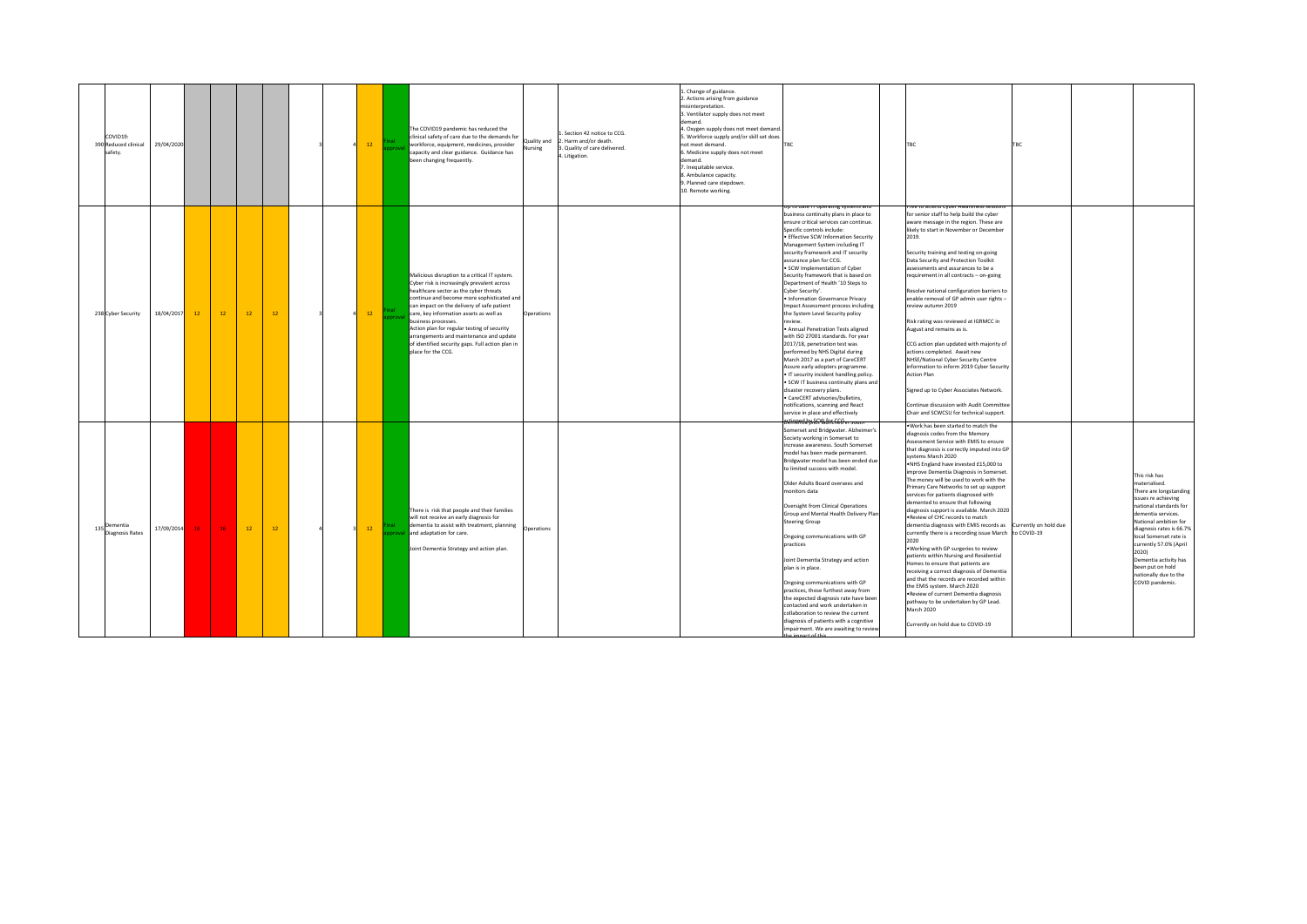| 30/01/2015<br>143 Dermatology                                                               | 16 <sub>1</sub><br>16 <sub>1</sub><br>16 <sub>1</sub><br>15 | 15 | Patients with non-urgent, urgent and 2 week<br>wait suspected cancer services may have<br>delays in access to treatment as a<br>consequence of closure of the dermatology<br>service in April 2017.<br>This reduction in service provision is<br>accompanied by rising demand. Patients are   Qperations<br>having to travel to Exeter and Bristol to access<br>secondary care Dermatology Services. Current<br>demand for 2 week waits is increasing beyond<br>capacity available from out of county<br>providers.                                                                                                                                                                                                                                                                                                                                                                                        | The CCG has agreed additional capacity<br>with UHBristol (2ww activity)and Royal<br>Devon and Exeter (routine activity)for<br>patients who previously would have<br>been seen at Musgrove Park. Financial<br>support (at a premium) provided to<br>UHB for an additional 40 2ww<br>appointment slots per week.<br>Weekly monitoring of referrals to<br>understand any delays, where capacity<br>is not meeting demand.<br>Feledermatology in place in some<br>areas of the County (routine Advice &<br>Guidance only)                                                                                                                                                                                                                                                                                                                                                                                                                                                                              | Working with UHB on potential solutions<br>to support wider uptake of Telederm, to<br>educe demand into secondary care.<br>Exploring alternative Telederm solutions,<br>and also in communication with RD&E<br>regarding expanding thier Telederm offer<br>Explore opportunities to expand the<br>Community Dermatology Service.<br>particularly in the East of the county.<br>Agreed as a priority programme of work as<br>part of the Planned Care Transformation<br>Group.<br>Exploring options for closer working<br>between Somerset Providers, mapping<br>current resource and pathways.<br>NHSE conducted a regional piece of work<br>on demand and capacity planning (2018)<br>which the CCG has contributed to. The<br>CCG is also pressing NHSE to convene a<br>South West summit to address the issue<br>as it is recognised that a regional<br>networked solution is probably required.                                                                                                                                                                                 |
|---------------------------------------------------------------------------------------------|-------------------------------------------------------------|----|------------------------------------------------------------------------------------------------------------------------------------------------------------------------------------------------------------------------------------------------------------------------------------------------------------------------------------------------------------------------------------------------------------------------------------------------------------------------------------------------------------------------------------------------------------------------------------------------------------------------------------------------------------------------------------------------------------------------------------------------------------------------------------------------------------------------------------------------------------------------------------------------------------|----------------------------------------------------------------------------------------------------------------------------------------------------------------------------------------------------------------------------------------------------------------------------------------------------------------------------------------------------------------------------------------------------------------------------------------------------------------------------------------------------------------------------------------------------------------------------------------------------------------------------------------------------------------------------------------------------------------------------------------------------------------------------------------------------------------------------------------------------------------------------------------------------------------------------------------------------------------------------------------------------|-------------------------------------------------------------------------------------------------------------------------------------------------------------------------------------------------------------------------------------------------------------------------------------------------------------------------------------------------------------------------------------------------------------------------------------------------------------------------------------------------------------------------------------------------------------------------------------------------------------------------------------------------------------------------------------------------------------------------------------------------------------------------------------------------------------------------------------------------------------------------------------------------------------------------------------------------------------------------------------------------------------------------------------------------------------------------------------|
| 10 Diagnostic<br>09/05/2013<br><b>Treatment</b>                                             | 16 <sub>1</sub><br>16<br>$16 -$<br>16                       |    | Patients waiting for diagnostic tests<br>increasing risk of delayed treatments.<br>Performance against the 99% standard in<br>January 2020 was 91.9% against an ambition Finance,<br>of 90.1%, with the key challenged modality<br>Performance<br>being Endoscopy. The Provider who has the<br>most significant impact upon SCCG is TST who Contracting<br>has improvement plans in place to increase<br>capacity during Q4.                                                                                                                                                                                                                                                                                                                                                                                                                                                                               | st th continues to experien<br>extended diagnostic waiting times at<br>TST; the Trust has an improvement<br>trajectory and underpinning Action<br>Plan in place with progress tracked on<br>monthly basis.<br>The pressures are predominantly<br>within Endoscopy (and to a lesser<br>extent CT) with an improvement seen<br>in the radiology modalities (MRI and<br>non-obstetric ultrasound). The<br>challenges within endoscopy have an<br>impact upon the diagnositc cancer and<br>RTT pathways.<br>A Driver Diagram (for TST) is updated<br>on monthly basis, which outlines the<br>key improvement actions by modality<br>and is reviewed at the monthly<br>performance meeting with the Trust,<br>at the System Assurance Forum and<br>System Performance Group. There is a<br>link to Risk 285 (Cancer Targets), and a<br>Deep Dive upon Endoscopy capacity<br>took place in the SPG December<br>neeting (11/12/2019).<br>TST has been awarded national                                    | TST have procured additional MRI and<br>ndoscopy capacity to address the<br>accumulated backlogs. The new MRI<br>scanner is now operational (and additional<br>mobile capacity remains in place) and the<br>3rd CT scanner is fully operational, from<br>February (with mobile capacity retained).<br>Additional Endoscopy weekend sessions<br>are being run, with a further increase in<br>capacity from January 2020.<br>Additional national funding has been<br>awarded to the TST to address the backlog<br>and to achieve a further performance<br>improvement.<br>The increased cancer demand will<br>continue to place a challange on the<br>routine waining times and the position<br>continues to be closely montiored and<br>additional capacity sought as required. '                                                                                                                                                                                                                                                                                                    |
| E-zec Non-<br>Emergency<br>312 Patient Transport<br>18/02/2019<br>Service<br>Sustainability |                                                             | 15 | There are concerns about the longer term<br>viability of the contract and risk of E-zec giving<br>notice. Rolling year to the end of January<br>2019 journeys and mileage were up against<br>plan by 10% and 21% respectively. This<br>reflects general growth in activity at the acute<br>trusts, increased patient complexity and the<br>impact of choice and movement to specialist<br>Finance.<br>centres away from local bases. These longer<br>distances result in single-occupancy loads and <b>Performance</b><br>loss of efficiencies. Many of the discharges<br>Contracting<br>are being booked late impacting on<br>scheduling and add to cost-pressures. This is<br>affecting relationships particualrly at T&S.<br>Performing is recongised against indicative<br>activity plan on quaterly basis. The delay in<br>recovering this financial balance is adding to<br>the financial pressures. | <del>linerentic fina dina Lite to manatu</del><br>acitivity are generally considered good,<br>particularly for our Somerset<br>providers; however discharge<br>processes are often too short notice<br>and patients are not always ready for<br>collection which results in journey<br>cancellations<br>Patient transport is defined as a<br>comissioner requested service so can<br>not be stopped without alternatives in<br>nlace.<br>As a result of Covid-19, the RAP and<br>AQN have been put on hold pending a<br>return to b.a.u. Evidence of improved<br>management and staff recruitment.<br>Performance against key indicators to<br>the end of March showed marked<br>improvement. Business needs to<br>return to steady state before<br>considering sustainability of cost base<br>and finances. National minimum wage<br>uplift at 5.8% will have significant<br>impact on staff retention if provider is<br>nable to keep pace with market.<br>1/ Work with the local trusts to seek | 2019/20 imiationaly upint was agreed by<br>T&S in Juy which will allow small increases<br>in staff wages. Commissioners have also<br>looked at ways of improving efficiencies<br>and reducing the cost of operations.<br>including restricting hours at night. Longer<br>term financial sustainability remains<br>uncertain. It is assumed the budget<br>shortfall remains at around £150k once<br>uplift has been applied. Application<br>pending with Better Care Fund to support<br>Home First pathway journeys.<br>11.11.19 - No resolution on additional<br>funding is in place. Operational Manager<br>has resigned which is reflective of current None<br>challenges. Concern as we move into<br>winter - is sufficient resourcing in place<br>and no funding to support additional<br>crews?<br>02.12.19 - Concerns have now been<br>escalated through DoFs. Risk of providers<br>not working as a system to agree strategy<br>and way forward. Meeting of<br>ommissioners to be convened within 2<br>weeks to agree next steps.<br>31.12.19 - Increasing frequency of poor |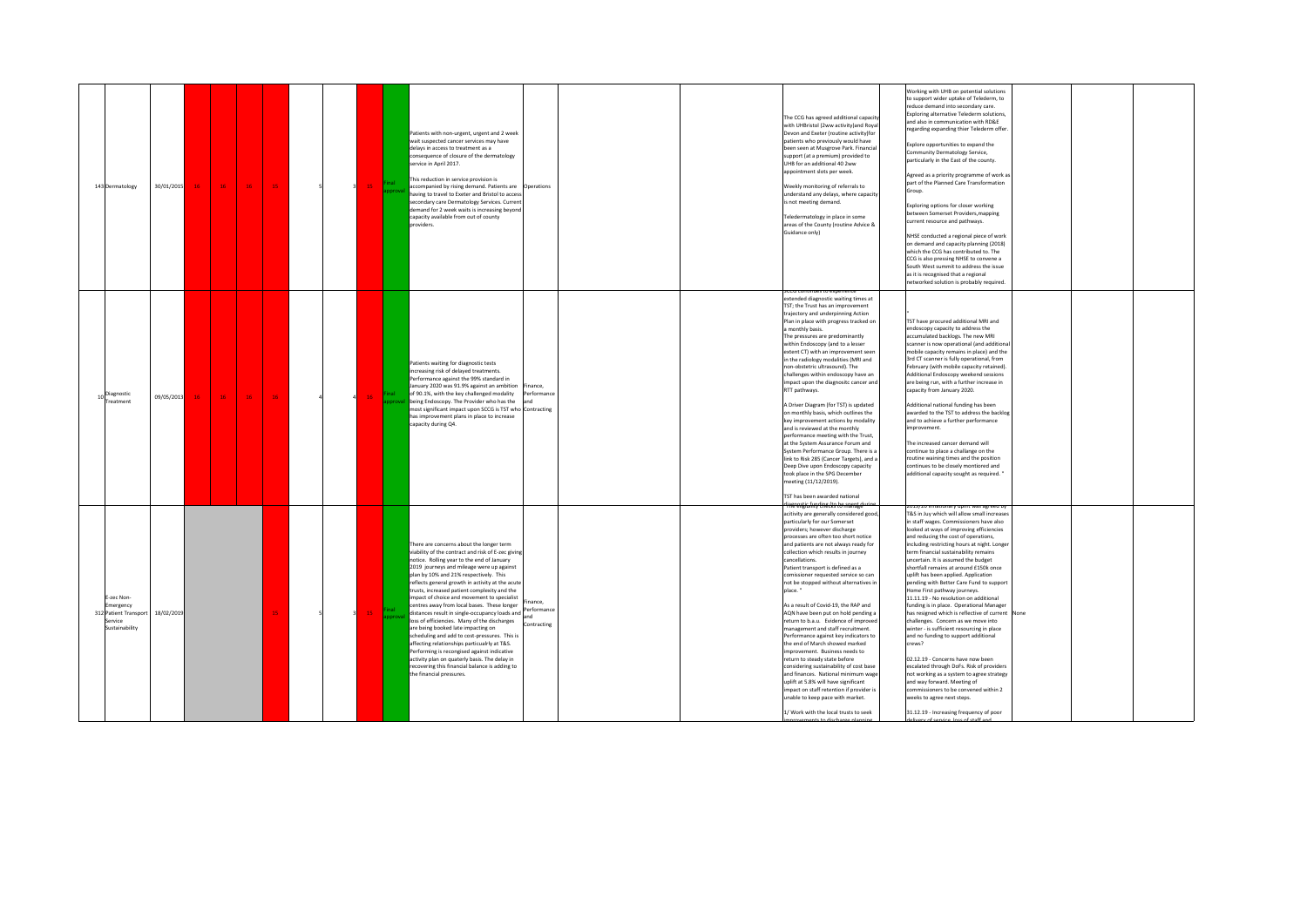| FFMF Programme<br>Financial<br>12/06/2020<br>412 Sustainability<br>benefits not<br>delivered |    |    |      |           | $\Delta$ | 20     | Programme on hold due to Covid19 - review<br>scheduled July 2020<br>(Transferred risk from FFMF Risk Register -<br>not new risk)<br>Financial benefits do not meet required<br>levels, or are not delivered on time. Impacted<br>further by pause to Programme during<br>Covid19.                                                                                                                                                                                                                                                                                                                                                                                                              | Strategy<br>FFMF                    | . Financial savings will not be achieved.<br>. Reduction in finances available within system.<br>3. Knock on impact to delivery of other services | 1. Identification of system expected<br>financial benefits within long term plan<br>- December 2019<br>2. Detailed modelling to be undertaken<br>within each workstream to set out<br>financial model, assumptions, and<br>profile any investment required to<br>achieve change, and resulting savings<br>envelope<br>3. Consideration of expected savings<br>to be discussed at Fit For My Future<br>Programme Board - Postponed until<br>Programme resumes<br>4. Review processes for moving from<br>strategy to transformation - discussion<br>at PEG in December 2019, further<br>discussion at FFMF Programme Board<br>in January 2020. To be picked up<br>following review of Programme July<br>2020                                                                                                                                                                                                                              | N/A                                                                                                                                                                                                                                                                                                                                                                                                                                                                                                                                                                                                                                                                                                                                                                                                                                                               | N/A                                                                                                                                                                                                                                                                                                            |  |
|----------------------------------------------------------------------------------------------|----|----|------|-----------|----------|--------|------------------------------------------------------------------------------------------------------------------------------------------------------------------------------------------------------------------------------------------------------------------------------------------------------------------------------------------------------------------------------------------------------------------------------------------------------------------------------------------------------------------------------------------------------------------------------------------------------------------------------------------------------------------------------------------------|-------------------------------------|---------------------------------------------------------------------------------------------------------------------------------------------------|-----------------------------------------------------------------------------------------------------------------------------------------------------------------------------------------------------------------------------------------------------------------------------------------------------------------------------------------------------------------------------------------------------------------------------------------------------------------------------------------------------------------------------------------------------------------------------------------------------------------------------------------------------------------------------------------------------------------------------------------------------------------------------------------------------------------------------------------------------------------------------------------------------------------------------------------|-------------------------------------------------------------------------------------------------------------------------------------------------------------------------------------------------------------------------------------------------------------------------------------------------------------------------------------------------------------------------------------------------------------------------------------------------------------------------------------------------------------------------------------------------------------------------------------------------------------------------------------------------------------------------------------------------------------------------------------------------------------------------------------------------------------------------------------------------------------------|----------------------------------------------------------------------------------------------------------------------------------------------------------------------------------------------------------------------------------------------------------------------------------------------------------------|--|
| Financial<br>05/08/2013<br>Management                                                        |    |    |      | 12        |          | $12 -$ | The CCG fails to ensure effective financial<br>management/control resulting in further<br>financial pressures and requiring additional<br>savings plans to be put in place                                                                                                                                                                                                                                                                                                                                                                                                                                                                                                                     | nance,<br>erformance<br>Contracting | Lack of financial control and failure to deliver<br>financial objectives and statutory financial<br>berformance targets.                          | A orant financial plan for 2020-21 was<br>submitted to NHSE on 5th March<br>2020.<br>Through a robust financial<br>management, monitoring and<br>reporting process within the CCG we<br>ensure that;<br>-Strategic financial issues are identified<br>and reported<br>-Arrangements are in place to ensure<br>sound financial control<br>-Monthly finance reports are produced<br>to inform the CCG Governing Body and<br>Finance and Performance Committee<br>of the latest financial position.<br>-Joint System financial reporting on a<br>Monthly basis to the STP to identify<br>any financial/performance issues and<br>variance and to inform discussions to<br>identify plans for mitigating actions.<br>System focus on Turnaround and<br>ransformation plans to reduce costs<br>across the Somerset system.<br>The CCG continues to develop<br>inancial Recovery plans in conjunction<br>with system partners for 2020/21 and | Operational and financial planning for<br>2020/21 has been suspended during the<br>COVID-19 crisis period. Further guidance<br>from NHSE/I is awaited regarding when<br>this will resume and what will be required.<br>NHSE/I are also considering and have yet<br>to confirm financial reporting<br>requirements for CCGs for the initial<br>period of 2020/21 during the COVID-19<br>crisis. National reporting from CCGs for<br>month 1 of 2020/21 will be required for<br>COVID-19 related expenditure<br>commitments only.<br>Current guidance from NHSE/I has<br>equested CCGs not to upload budgets for<br>2020/21 into ledgers until further notice.                                                                                                                                                                                                      | inancial monitoring.<br>reporting and<br>zovernance processes<br>emain in place within<br>the CCG as usual, but<br>will be limited by the<br>evel of financial<br>nformation available<br>and guidance around<br>inancial reporting<br>equirements provided<br>by NHSE/I during the<br>COVID-19 crisis period. |  |
| 222 GP workforce<br>sustainability<br>23/01/2017                                             | 12 | 12 | $12$ | <b>12</b> |          | $12 -$ | Compromised patient experience due to GP<br>primary care workforce shortages, resulting in<br>reduction in GP practice services, reduced<br>access to appointments and consequent<br>impact on other sectors of NHS services, such<br>as 111, OOH and A&E.<br>Current mitigation's include skill-mix,<br>developing extended practitioner roles and<br>larger practice groups to share operating<br>functions.<br>Risk of reduced access to GP primary medical<br>care in a defined area/s should a GP service<br>decide to give notice on thier contract or<br>suffer short term shortage of medical<br>workforce. Reduced quality of GP service due<br>to reduction in GP workforce numbers. | Operations                          |                                                                                                                                                   | Primary Care Workforce overseen by<br>Local Workforce Action Board. CCG<br>sustainability policy used to monitor,<br>engage and support practices<br>experiencing critical workforce<br>challenges on a case by case basis.                                                                                                                                                                                                                                                                                                                                                                                                                                                                                                                                                                                                                                                                                                             | evelop the provider workforce through<br>workforce planning, support development<br>of more robust provider groups to support<br>practices. Work closely with LMC to<br>support practices in difficulty.<br>Use CCG sustainability policy to monitor,<br>engage with and support practices that are<br>experiencing critical workforce challenges<br>as required.<br>This is part of the local implementation of<br>the NHS long-term plan which has to be in<br>place by 27 September 2019.<br>Work is ongoing with partner agencies to<br>continue to improve primary care<br>workforce.<br>LWAB reviewing training needs for all staff<br>groups across the community, including<br>expansion of nurse prescribing over next<br>12 months to June 2020.<br>We have renews focus on workforce as a<br>top priority for the Primary Care<br>commissioning teams. |                                                                                                                                                                                                                                                                                                                |  |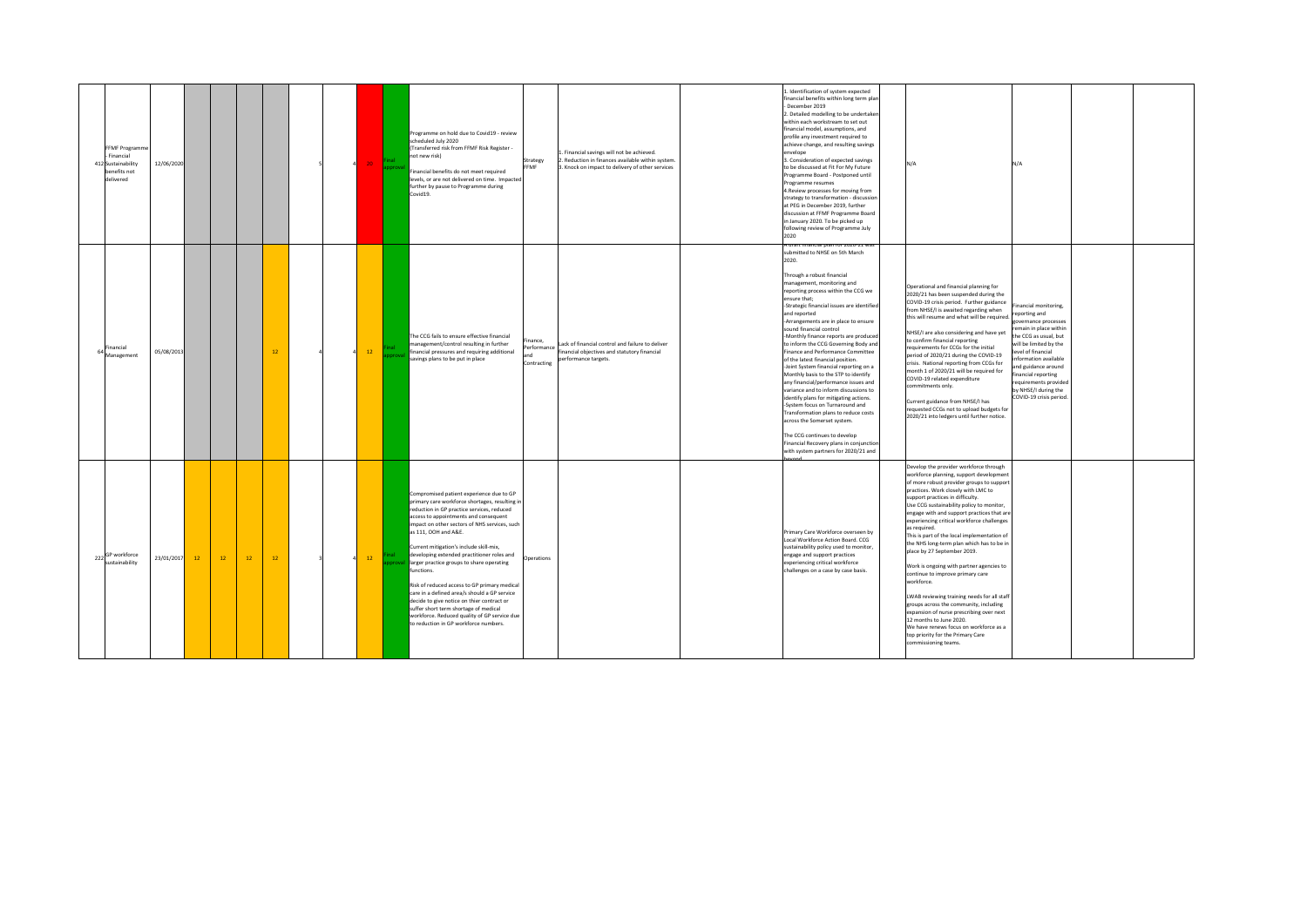|                                                                                  |              |                 |    |  |    |                                                                                                                                                                                                                                                                                                                                                                                                                                                                                                                                  |                        |                                                                                                                                                                                                                                                                                                                                                                                                                                                                                                                              |                                                                         |                                                                                                                                                                                                                                                                                                                                                                                                                                                                                                                                                                                                                                                                                                                                                                                                                                                                                                                                                                                                                 |                                                                                                                                                                 | ie of 999 car service has be                                                                                                                                                                                                                                                                                                                                                                                                                                                                                                                                                                                                                                                                                                                                                                                                                                                                                                                                                                                                                                                                                         |                                                                                                                                                                               |                                                                                                                                                                                                              |
|----------------------------------------------------------------------------------|--------------|-----------------|----|--|----|----------------------------------------------------------------------------------------------------------------------------------------------------------------------------------------------------------------------------------------------------------------------------------------------------------------------------------------------------------------------------------------------------------------------------------------------------------------------------------------------------------------------------------|------------------------|------------------------------------------------------------------------------------------------------------------------------------------------------------------------------------------------------------------------------------------------------------------------------------------------------------------------------------------------------------------------------------------------------------------------------------------------------------------------------------------------------------------------------|-------------------------------------------------------------------------|-----------------------------------------------------------------------------------------------------------------------------------------------------------------------------------------------------------------------------------------------------------------------------------------------------------------------------------------------------------------------------------------------------------------------------------------------------------------------------------------------------------------------------------------------------------------------------------------------------------------------------------------------------------------------------------------------------------------------------------------------------------------------------------------------------------------------------------------------------------------------------------------------------------------------------------------------------------------------------------------------------------------|-----------------------------------------------------------------------------------------------------------------------------------------------------------------|----------------------------------------------------------------------------------------------------------------------------------------------------------------------------------------------------------------------------------------------------------------------------------------------------------------------------------------------------------------------------------------------------------------------------------------------------------------------------------------------------------------------------------------------------------------------------------------------------------------------------------------------------------------------------------------------------------------------------------------------------------------------------------------------------------------------------------------------------------------------------------------------------------------------------------------------------------------------------------------------------------------------------------------------------------------------------------------------------------------------|-------------------------------------------------------------------------------------------------------------------------------------------------------------------------------|--------------------------------------------------------------------------------------------------------------------------------------------------------------------------------------------------------------|
| Growth across<br>the Urgent and<br>29/07/2013<br><b>Emergency Care</b><br>svstem | 16<br>$16-1$ | 16 <sub>1</sub> | 16 |  |    | Increased demand on urgent care leading to<br>delays in care in all parts of health and social<br>care services (ambulance, A&E, GP primary<br>care, 111 Out of Hours, transfers of care and<br>cancellation of elective admissions).<br>Compromising patient experience and safety<br>and increased financial costs.                                                                                                                                                                                                            | perations              |                                                                                                                                                                                                                                                                                                                                                                                                                                                                                                                              |                                                                         | being run by Devon Doctors ensuring<br>that patients benefit from greater<br>access to a clinician and receive a<br>better experience by completing their<br>episode of care. These changes should<br>have a positive impact on the number<br>of referrals to Face-to-Face<br>assessments (within GP OOH)<br>referrals to ED and referrals to 999.<br>. Regular Monitoring at Urgent Care<br>Operational Group, A&E Delivery<br><b>Board and Contract Review Meetings</b><br>against the performance of all<br>providers<br>· Careline at St Margaret's Hospice for<br>care homes has been identified to<br>support care homes so patients are<br>not admitted as an emergency<br>· Consultant Connect provides access<br>for healthcare professionals to<br>Consultants in certain specialties at<br>YDH and RUH for advice and guidance<br>Acute frailty service at MPH and YDH<br>comprises comprehensive geriatric<br>assessment can result in patients<br>being discharged home without<br>further review. |                                                                                                                                                                 | extended with one car starting in the West<br>of the county 7 days a week, and one car<br>starting in the East of the county 2 days a<br>week<br>System Assurance Forum have identified<br>priority schemes to support the system in<br>esponse to the increasing level of growth<br>across the Urgent and Emergency Care<br>System. Collectively these schemes<br>nitigate significant growth through a<br>combination of admission avoidance and<br>length of stay reduction which should<br>mprove flow throughout the hospitals and<br>mprove A&E Performance.<br>Somerset CCG are working with the CSU<br>to understand the growth in attendances<br>and admissions and what impact the<br>System Assurance Forum schemes will<br>have. This work is ongoing and will be<br>reported through the System Assurance<br>Forum<br>. The Single Point of Access (SPoA) service<br>has now been rolled out with access for<br>Healthcare Professionals, Paramedics,<br>Blood Results and Care Homes to provide<br>HCPs with direct access to clinical advice.<br>Direct Booking is now available from 111<br>$0 + at$ |                                                                                                                                                                               |                                                                                                                                                                                                              |
| 08/11/2019<br>361 Harms from Falls                                               |              |                 | 12 |  | 12 | People may not be adequately protected<br>from harm from falls due to less than<br>optimum primary and secondary falls<br>prevention services. Somerset has the second<br>highest count of falls admissions in the South<br>West for patients aged 65 or over. If<br>prevention strategies were successful in<br>reducing falls related admissions this would<br>be better for individuals who fall and the<br>population in general in terms of resource<br>utilisation.                                                        | Quality and<br>Nursing | As the population ages increased adverse impact<br>on people vulnerable to falling and increased<br>lemand on health and care services.<br>Having a fall can have devastating and far<br>eaching consequences for both the individual<br>and impact on use of health and social care<br>leinoz tlubs lls bo 20 betsmitze zi tl. zenunzen<br>are spend is attributable to falls and fractures, in<br>Somerset in one year this would be 2.9m. The<br>estimated cost of one hip fracture in Somerset is<br>£7.169 (as at 2017. | Poor provision for prevention and<br>response to falls.                 | Prevention of falls is a complex multi-<br>layered issue connected with health<br>issues, social issues and the home and<br>built environment. Falls prevention<br>activities are built into a wide range of<br>services across Somerset in all health<br>and social care settings, but there are<br>always further measures which can be<br>taken to improve prevention. Current<br>infra-structure includes risk<br>assessment and prevention strategies<br>in formal care settings; individual falls<br>risk assessments (FRATIS; fracture risk<br>assessments (FRAX); Somerset<br>Integrated falls triage and sign-posting<br>service; Medication Reviews; Homes<br>Safety Checks; Medication Review:<br>Managing orthostatic blood pressure<br>(sudden reduction of BP on standing<br>from lying and sitting); Strength and<br><b>Balance Classes; Staying Steading</b><br>classes. Somerset Falls Network to co-<br>ordinate prevention work and<br>development improvement work.                         |                                                                                                                                                                 | Ion-injury rescue service being scoped to<br>prevent hospital conveyances, Initial<br>exploration is currently at the stage of<br>reviewing movement to a single<br>armonised community emergency call<br>bendant service.<br>Scoping of a exercise / strength and<br>balance classes targeted at the most high<br>risk older people populations resident in<br>care homes or receiving home package of<br>care. Complete feasibility and resource<br>capacity / funding requirements (trained<br>nstructors) by 31 March 2020. This has<br>een compromised by requirements for<br>social distancing arising from COVID and<br>staff resource for the development work<br>Test feasibility of community located<br>Raizer Chairs synonymous with community<br>Defib, but would need to be operated by<br>the formal health and care workforce as<br>training and assessment required. Scope<br>by 30 April 2020. Need to check progress<br>as Somerset Care had ordered some Raize<br>Chairs but it is not known if they were<br>lelivered and put into use following COVID                                          | Delays in implementing<br>the planned additional Yes<br>ontrols.                                                                                                              | Whilst it is desirable to<br>progress improvement<br>work this is in balance<br>with other more<br>pressing priorities<br>around control of<br>COVID and resources<br>being deployed to<br>upport care homes |
| 323 Neuro Paeds<br>29/07/2019                                                    |              | 16              | 15 |  | 15 | Access routes to neuro paediatric services<br>have been temporarily revised to direct<br>referrals to more appropriate services for<br>behaviours that challenge. Whilst these<br>changes bed down there will be disruption to<br>referral pathways. CYP over the age of 5 with<br>mild to moderate behaviour symptoms are<br>likely to be returned to GP.<br>The pressure felt in the system is now shifting<br>towards Schools and families, due to the<br>changes to the neuro paediatrics referral<br>criteria and pathways. | Operations             | Potential for school refusal<br>otential for school exclusion due to behaviours<br>that challenge<br>otential for family and/or placement breakdown settings, misinterpret and potentially<br>GPs are not clear of route to support for CYP with mismanage the CYP. This could lead to<br>behaviours that challenge<br>CYP do not achieve academically and socially                                                                                                                                                          | CYP, their families/carers, and education<br>poor mental health issues. | menuv, referrais unaunave pe<br>rejected by the Community and<br>Neurobehavioral Paediatrics Teams are<br>being reviewed by multiagency<br>professionals before being passed<br>back to the child's GP to provide<br>additional advice where appropriate.<br>The Woman and Children's Health<br>ommissioning Team are actively<br>working on solutions to the ongoing<br>issues children with behaviours that<br>challenge (ASC and ADHD traits) face.<br>n March 2020 CCG was informed that<br>where there is a weight of other<br>professionals' views that assessment is to gain<br>warranted then CYP over 5 years<br>would be seen.<br>Co-production experience/pathway<br>sessions:<br>3 with parent carers (October 19 to<br>January 201<br>- 1-2 with providers (Feb/March 20)<br>- 1 collaborative all stakeholder<br>session (post Covid-19)<br>Adverse Childhood Experiences (ACEs)<br>Jod by oublie by                                                                                              | CCG<br>Womer<br>Children <sup>®</sup><br>team is<br>working<br>system<br>partners<br>regular<br>reports t<br>evidence<br>that the<br>ontrols<br>are in<br>alace | anned controls have been impacted by<br>Covid-19                                                                                                                                                                                                                                                                                                                                                                                                                                                                                                                                                                                                                                                                                                                                                                                                                                                                                                                                                                                                                                                                     | Reports of numbers of<br>CYP reviewed by<br>nultiagency<br>professionals and<br>utcomes of review<br>Reports of number of<br>over 5s seen following<br>professionals' support | currently difficult to<br>pursue implementatio<br>of controls due to<br>impact and<br>management of Covid-                                                                                                   |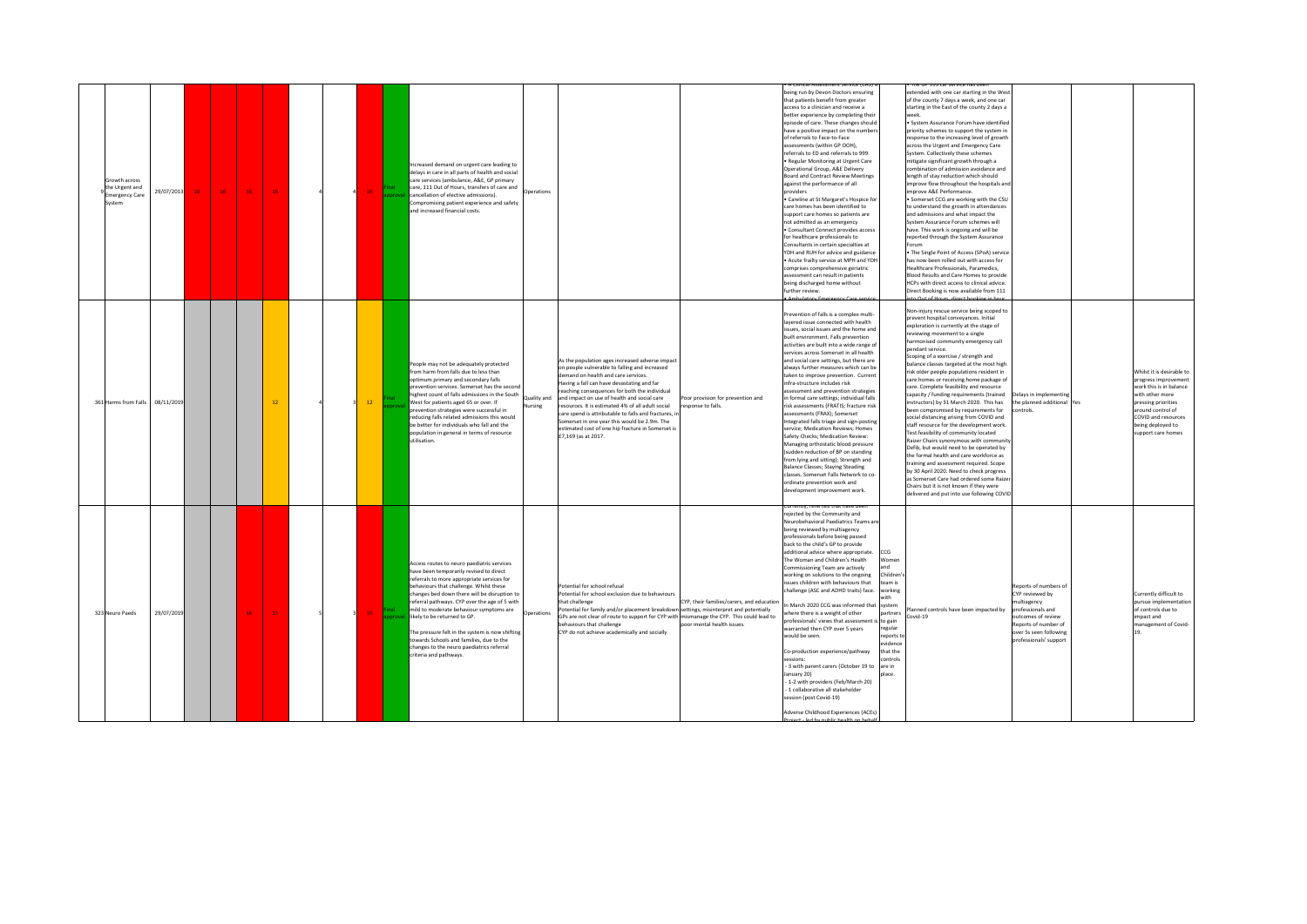| commissioning<br>lead manager for<br>30/04/2020<br>392 services for<br>Neuro Rehab<br>patients and gaps<br>in service | manager within the CCG for services for<br>Neuro Rehab patients whose acquired brain<br>iniury was not caused by stroke or for any<br>other type of neurological conditions needing<br>intensive rehabilitation within their own<br>home.<br>There are a number of gaps in the<br>commissioned pathways for people with<br>acquired brain injuries and other complex<br>neuro conditions requiring rehabilitation, and<br>the absence of a commissioning lead means<br>Finance.<br>that there is no provision for monitoring<br>rformance<br>15 <sub>1</sub><br>current activity, managing issues that arise<br>from pathway gaps, investigating quality<br>Contracting<br>issues, responding directly to patients and<br>families, and looking to secure safe and<br>effective service models. Elements of this<br>have been addressed in an ad-hoc manner<br>depending on the route into the CCG<br>The CCG commissions in-patient beds in the<br>Somerset Neuro Rehab Centre (SNRC) service<br>from Musgrove, but if a patient is not<br>clinically appropriate for the SNRC there is no<br>clear pathway or means for patients to access<br>other services. | the contracts team developed<br>nowledge in respect of these brain<br>injured patients. In the absence of<br>robust commissioning arrangements<br>the team continues to be asked to play<br>a supportive role in facilitating the<br>Each issue is managed on a case by case<br>discharge from acute beds for often<br>basis, and in an ad hoc manner, by any<br>number of different staff members, with<br>complex patients who are not<br>no continuity to understand themes and<br>appropriate for the SNRC or a<br>Somerset community hospital stroke<br>rends, and so potential risks.<br>unit (if capacity exists, which is rarely<br>the case). Som Par is commissioned to<br>The contracts team has asked NHS<br>England (who commission neuro rehab for<br>provide a few hours of senior OT<br>the most complex patients) to provide<br>support to assist the CCG in<br>Not aware<br>information on which CCGs commission<br>determining an appropriate placemen<br>and to also assist in facilitating<br>neuro rehab well in the South.<br>discharge from the neuro rehab<br>placement when rehab potential has<br>3 CCGs have been identified. It is<br>commended that the CCG reviews what<br>been fulfilled.<br>working well in these other health<br>nmunities and implement changes<br>CHC is sometimes involved in assessin<br>and funding the patients at the end of<br>ecessary to address current gaps.<br>their rehab placement and follows<br>usual CHC practices.<br>On occasions the quality team is<br>approached to support funding |
|-----------------------------------------------------------------------------------------------------------------------|-----------------------------------------------------------------------------------------------------------------------------------------------------------------------------------------------------------------------------------------------------------------------------------------------------------------------------------------------------------------------------------------------------------------------------------------------------------------------------------------------------------------------------------------------------------------------------------------------------------------------------------------------------------------------------------------------------------------------------------------------------------------------------------------------------------------------------------------------------------------------------------------------------------------------------------------------------------------------------------------------------------------------------------------------------------------------------------------------------------------------------------------------------------------|--------------------------------------------------------------------------------------------------------------------------------------------------------------------------------------------------------------------------------------------------------------------------------------------------------------------------------------------------------------------------------------------------------------------------------------------------------------------------------------------------------------------------------------------------------------------------------------------------------------------------------------------------------------------------------------------------------------------------------------------------------------------------------------------------------------------------------------------------------------------------------------------------------------------------------------------------------------------------------------------------------------------------------------------------------------------------------------------------------------------------------------------------------------------------------------------------------------------------------------------------------------------------------------------------------------------------------------------------------------------------------------------------------------------------------------------------------------------------------------------------------------------------------------------------------------|
| Ofsted/COC<br><b>SEND Inspectio</b><br>12/06/2020<br>425 and<br>Neurodevelopm<br>ntal pathway:                        | There is a risk of increased complaints relating<br>to the fragmented pathway for ADHD and<br>ASC. This is caused by the lack of a Somerset<br>whole-system neurodevelopmental pathway<br>with significant gaps and variable<br>commissioning arrangements for ASC and<br>Reputational risk, negative publicity (particularly<br>area.<br>ADHD; pre-diagnosis, assessment and post-<br>in light of the SEND inspection), poor experience<br>Operations<br>awaiting<br>diagnosis. Currently, CAMHS receiving<br>of care for patients<br>eview<br>increased requests for assessment and<br>intervention for cases that do not meet MH<br>criteria nor have a significant mental health<br>presentation requiring CAMHS specialist<br>esponse.                                                                                                                                                                                                                                                                                                                                                                                                                     | Need to establish the<br>Looking to commission a new whole<br>inspectic<br>lone identified<br>governance and<br>system neurodevelopmental pathway<br>n action<br>versight arrangem                                                                                                                                                                                                                                                                                                                                                                                                                                                                                                                                                                                                                                                                                                                                                                                                                                                                                                                                                                                                                                                                                                                                                                                                                                                                                                                                                                           |
| Prescribing<br>01/04/2014<br><b>12</b><br>12<br>Budget                                                                | Risk that medicines management Quality.<br>Innovation, Productive and Prevention (QIPP)<br>programme may not deliver sufficient saving<br>to meet growth in the prescribing budget.<br>Quality and<br>12<br>rsing<br>Additional price rises have taken place from<br>Aug 2019 which make budget overspend<br>increasing likely.                                                                                                                                                                                                                                                                                                                                                                                                                                                                                                                                                                                                                                                                                                                                                                                                                                 | . Prescribing budget has historically<br>been well managed and delivered<br>significant freed-up resources for<br>ommissioners.<br>2. Budget position is closely monitored<br>and information presented to the<br>PAMM and practices routinely through<br>1. Continued support to practices to<br>dashboard, scorecards and governance<br>improve quality and safety and cost<br>structures.<br>effectiveness good scorecard progress<br>3. Work continues on reducing<br>2. Care home reviews and de-prescribing<br>prescribing of OTC medicines and<br>ontinued and extended in year<br>medicines of low value<br>Work continues on reducing prescribing<br>4. 2019/20 scorecard updated to<br>of OTC medicines and medicines of low<br>deliver additional QIPP - generic stock<br>alue<br>shortages and NCSO drug tariff price<br>rises creating additional risk.<br>Additional £1.2m added to Category M<br>costs for this year.                                                                                                                                                                                                                                                                                                                                                                                                                                                                                                                                                                                                                         |
| Quality<br>novation<br>29/07/2013<br>$12-12$<br>20<br>19 Productivity and<br>Prevention (QIPP)<br>Savings             | Failure to achieve cost improvement plans<br>fails to release cash savings for in year budget<br>and sustainable models of care.<br>Providers in year Cost Improvement Plans<br>nance.<br>(CIP) reviewed and agreed at system wide<br>Performanci<br>20 <sup>°</sup><br>level as part of Annual Operating Plan.<br>ontracting<br>Risk of overspend or reduction in services if<br>providers and commissioners are unable to<br>identify and deliver QIPP workstreams<br>impacting the financial sustainability of health<br>services within Somerset.                                                                                                                                                                                                                                                                                                                                                                                                                                                                                                                                                                                                           | Risk increased as the Somerset system is<br>The Somerset STP have a shared<br>anticipating a £6m shortfall against the<br>Operational Plan, Financial Recovery<br>system QIPP Programme. This projected<br>Plan and agreed Memorandum of<br>shortfall is largely against targets set for<br>Understanding (MoU) for 2019/20<br>Acute Settings of Care and System<br>Corporate Savings. Further action has been<br>which are all under-pinned by a<br>requirement to deliver QIPP and CIP<br>put in place to mitigate for 20/21:<br>delivery is now a standing agenda item<br>. Developing financial framework to ensur<br>unding is set aside of monies to pay back<br>for the Somerset system<br>Transformation Programme Board.<br>in future.<br>Finance Group and Assurance Forum<br>. Every organisation has met their<br>and regular progress reports are<br>inimum target of 1.6%/1.1% CIP in<br>provided to these groups and to<br>2019/20 on a recurrent basis.<br>.Set 2.5% cost improvement programme<br>regulators.<br>The Somerset system is not<br>for 20/21 in line with previous years<br>anticipating delivery of it's financial<br>elivery.<br>targets for 2019/20, which is partly<br>.DoFs developing plans to address the<br>due to a £6m shortfall against the<br>emaining £8.5m.<br>system's QIPP Programme                                                                                                                                                                                                                            |
| Relying on out of<br>date referral<br>326 information<br>13/08/2019<br>12<br>rather than using<br><b>EMIS Viewer</b>  | Organisations are relying on Somerset<br>Primary Link to attach patient information to<br>referrals - which they request from the GP<br>Practice to send through a summary - when<br>they should be accessing EMIS Viewer to see<br>$12-12$<br>the latest patient information. Therefore, by Operations<br>relving on static information attached to the<br>record, there is a risk and this information will<br>be out of date by the time the patient attends<br>their appointment.                                                                                                                                                                                                                                                                                                                                                                                                                                                                                                                                                                                                                                                                           | Digital enablement to provide access<br>Trusts have supported through Digital<br>to EMIS Viewer for all Trust<br>Delivery plan. Not considered a priority<br>lepartments<br>perationally.<br>Digital Delivery Board oversight.                                                                                                                                                                                                                                                                                                                                                                                                                                                                                                                                                                                                                                                                                                                                                                                                                                                                                                                                                                                                                                                                                                                                                                                                                                                                                                                               |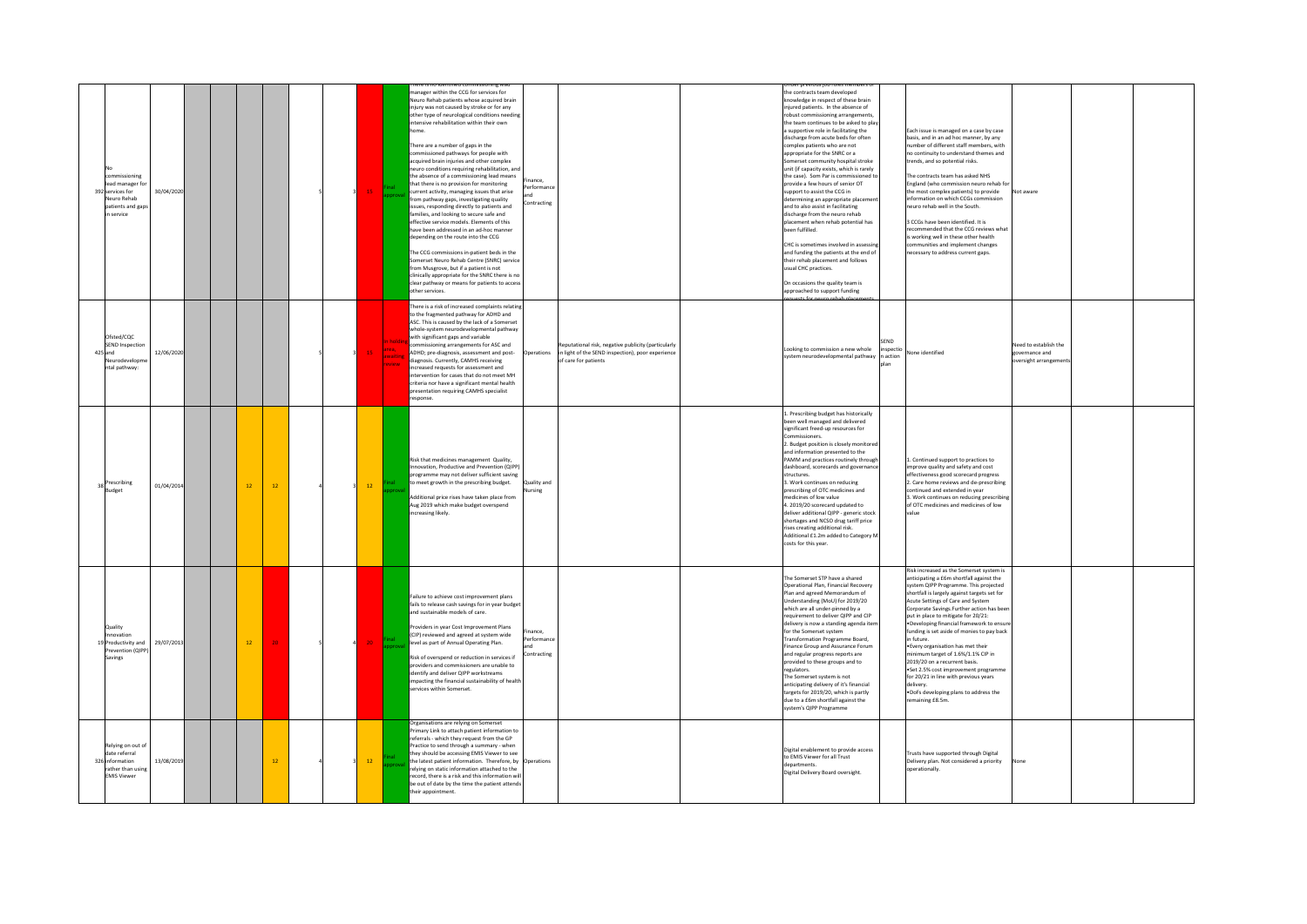| SEND-<br>430 Compliance to<br>statutory and<br>25/06/202<br>legal duties.                     |    |                         | area.<br>lawaitin<br>review     | SEND- breach of Children & Families Act;<br>Quality and<br><b>Disability Code of Practice</b><br>Vursing                                                                                                                                                                                                                                                                                               | . Special measures enforcement for the CCG<br>2. Requires Improvement rating from Ofsted<br>3. Children remaining within services into<br>hoodtlubs<br>I. Harm to children and families.<br>Improvement notice | Paucity of data<br>2. Unknown activity volume - Potential<br>large increase if some conditions<br>(Autism, ADHD,<br>3. Different operating models within<br>Somerset.<br>4. Capacity issues to redesign<br>service/pathways.<br>5. Joint responsibility with the local<br>authority. | Governa<br>ce and<br>leadersh<br>structure<br>system<br>Approv<br>. Governance and leadership<br>Writter<br>structure for system.<br>Statem<br>. Approved Written Statement of<br>n#<br>ctions.<br>Actions.<br>. Pathway development plan for<br>ADHD and ASC.<br>athway<br>. Joint commissioning plan<br>develop<br>Standardised Education, Health and<br>ent plan<br>Care Plans (EHCP)<br>for ADHD<br>and ASC<br>4. Joint<br>commis:<br>oning<br>plan<br>Standard<br>sed<br>Educatio                                                                                                                                                                                                         | Governance and leadership structure for<br>. Approved Written Statement of Actions.<br>. Pathway development plan for ADHD<br>and ASC.<br>Joint commissioning plan<br>Standardised Education, Health and<br>Care Plans (EHCP)                                                                                                                                                                                                                                                                                                                                                                                                                                                                                                                                                                                                                                                                                                 | . Governance and<br>leadership structure for<br>system.<br>2. Approved Written<br><b>Statement of Actions</b><br>3. Pathway<br>evelopment plan for<br>ADHD and ASC.<br>. Joint commissio<br>5. Standardised<br>Education, Health and<br>Care Plans (EHCP) | Many controls are still<br>in development. The<br>effectiveness rating is<br>representing the<br>Written Statement of<br>Actions only. Risk is not<br>acceptable due to the<br>paucity of data and<br>current assurance. |
|-----------------------------------------------------------------------------------------------|----|-------------------------|---------------------------------|--------------------------------------------------------------------------------------------------------------------------------------------------------------------------------------------------------------------------------------------------------------------------------------------------------------------------------------------------------------------------------------------------------|----------------------------------------------------------------------------------------------------------------------------------------------------------------------------------------------------------------|--------------------------------------------------------------------------------------------------------------------------------------------------------------------------------------------------------------------------------------------------------------------------------------|------------------------------------------------------------------------------------------------------------------------------------------------------------------------------------------------------------------------------------------------------------------------------------------------------------------------------------------------------------------------------------------------------------------------------------------------------------------------------------------------------------------------------------------------------------------------------------------------------------------------------------------------------------------------------------------------|-------------------------------------------------------------------------------------------------------------------------------------------------------------------------------------------------------------------------------------------------------------------------------------------------------------------------------------------------------------------------------------------------------------------------------------------------------------------------------------------------------------------------------------------------------------------------------------------------------------------------------------------------------------------------------------------------------------------------------------------------------------------------------------------------------------------------------------------------------------------------------------------------------------------------------|-----------------------------------------------------------------------------------------------------------------------------------------------------------------------------------------------------------------------------------------------------------|--------------------------------------------------------------------------------------------------------------------------------------------------------------------------------------------------------------------------|
| 431 SEND: Quality of<br>25/06/2020<br>ervice                                                  |    |                         | irea.<br>16<br>awaitir<br>eview | Quality of the service being delivered for<br>SEND is not high enough for the children of<br>Somerset.<br>The SEND service is currently not compliant<br>Quality and<br>with the required standards with significant<br>Vursing<br>risk to natients if unresolved. A SEND<br>inspection as the independent review<br>outlined improvements with a mandatory<br>Written Statement required by Aug 2020. | CCG fail COC inspection of SEND services<br>2. CCG receive formal notice to provide Written<br>Statement of Action in 70 days.<br>Reputation<br>I. Harm to children with needs not being met.                  | 1. Variance of quality of service within<br>omerset.<br>2. Capacity within Somerset health<br>system to deliver the required<br>provements                                                                                                                                           | TRC<br>TRC                                                                                                                                                                                                                                                                                                                                                                                                                                                                                                                                                                                                                                                                                     | TRC                                                                                                                                                                                                                                                                                                                                                                                                                                                                                                                                                                                                                                                                                                                                                                                                                                                                                                                           | <b>TRC</b>                                                                                                                                                                                                                                                | Many controls are still<br>in development. The<br>effectiveness rating is<br>representing the<br>Written Statement of<br>Actions only. Risk is not<br>acceptable due to the<br>paucity of data and<br>current assurance. |
| <b>Comerset</b><br>Integrated<br>02/09/2019<br>365 Urgent Care<br>Service - Added<br>Activity | 12 |                         | $12$                            | Additional activity over what was planned<br>Finance,<br>when procuring the service, as a result of this Performance<br>the provider may seek additional funds from<br>the CCG<br>Contracting                                                                                                                                                                                                          |                                                                                                                                                                                                                |                                                                                                                                                                                                                                                                                      | Contractual Terms and relevant CRM<br>neetings, internal strategy meetings.                                                                                                                                                                                                                                                                                                                                                                                                                                                                                                                                                                                                                    | Short term winter monies investment to<br>tabilise and prevent the Contractual<br>process being enacted by Devon Doctors,<br>vestment Document, Medium term -<br>working group workshops to inform the<br>vel of investment required. Longer Term<br>Strategy Work, working with Primary Care<br>to enable us to get a shared cost for the<br>recruitment of clinical staff. Data Quality<br>sufficient to corroborate suggestion that<br>activity is above contract due to poor<br>eporting by provider. A series of<br>eetings to address this is underway.<br>17.3.2020 - COVID19 activity may be offset<br>from national funding.                                                                                                                                                                                                                                                                                         |                                                                                                                                                                                                                                                           |                                                                                                                                                                                                                          |
| nmerset<br>Integrated<br>06/12/2019<br>366 Urgent Care<br>Service - Care UK<br>Concerns       |    | $\overline{\mathbf{3}}$ | $-15$                           | nance,<br>Concern over Care UK 111 performance and<br>Performance<br>limitations in having oversight and assurance<br>on this due to sub-contracting arrangements.<br>Contracting                                                                                                                                                                                                                      |                                                                                                                                                                                                                |                                                                                                                                                                                                                                                                                      | Being addressed through CRMs. Our<br>original risk was the streaming of<br>patients through 111 for Under 5s and<br>over 75s, but the system changed so<br>all calls were put through to CARE UK<br>(this change happened the end of Sept<br>19) since then performance has<br>dropped significantly and has been<br>difficult to understand causes<br>improvement plan due to DDOCs bein<br>ommissioner of the sub-contract.<br>There have ben national changes to<br>athways 18/NHS111 that have<br>ontributed to the reduction in<br>erformance.                                                                                                                                            | moroved Feedback through escalation<br>calls on validation rates. 111 Data is being<br>provided on a weekly basis that informs a<br>forward view position of shift fill.<br>Discussed in CRM Meetings and through<br>KPIs, visibility if they have gone through<br>ational Contingency and agreed triggers<br>that show when are in escalation and tri-<br>party meetings with Devon Docs, BNSSG<br>Ind Somerset CCG, better<br>ommunications, meetings with Lesley<br>Holt from NHSE as well as other CCGS.<br>Also Care UK have been invited to the next<br>CRM in June 2020. Escalated visibility with<br>devon doctors. Tried to invest in improved<br>alidation but due to service demands this<br>has not been realised to date and we<br>ontinue to work with Devon Doctors to<br>esolve this. We also have an internal<br>neeting with Geoff Sharp and David<br>reeman to discuss contractual levers and<br>enalties. |                                                                                                                                                                                                                                                           |                                                                                                                                                                                                                          |
| merse<br>ntegrated<br>02/09/2019<br>364 Urgent Care<br>Service - Service<br>Problems          |    |                         | 15                              | Delay in out-of-hours - calls and visits There is<br>a risk of patient harm due to delays in call<br>back and visits. Risk relates to high service<br>demand and reduced fill of clinical rota.<br>Operations<br>Non-performance against national KPIs and<br>quality standards<br>Poor data integrity limiting oversight of IUC<br>service true position                                              |                                                                                                                                                                                                                |                                                                                                                                                                                                                                                                                      | Virtual contract meetings in place.<br>additional work is required and this is<br>part of the ongoing discussions with<br>DDOC re CAS modelling, activity and<br>nvestment, alongside the Multi<br>Agency Working Group that is<br>currently discussing improvement<br>opportunities with IUC including CAS<br>as means of being the key point to UC<br>system demand management.<br>Winter monies has been agreed with<br>DDOC to support improved clinical<br>shift fill and CAS validation over Winte<br>(1 November - 31 March) with longer-<br>erm investment being discussed.<br>Additional winter monies for 111 is<br>also payable to DDOC to support Care<br>UK contract over winter. | nproving classification of urgency to 6<br>different options so that clinicians can<br>termine the highest priority cases                                                                                                                                                                                                                                                                                                                                                                                                                                                                                                                                                                                                                                                                                                                                                                                                     |                                                                                                                                                                                                                                                           |                                                                                                                                                                                                                          |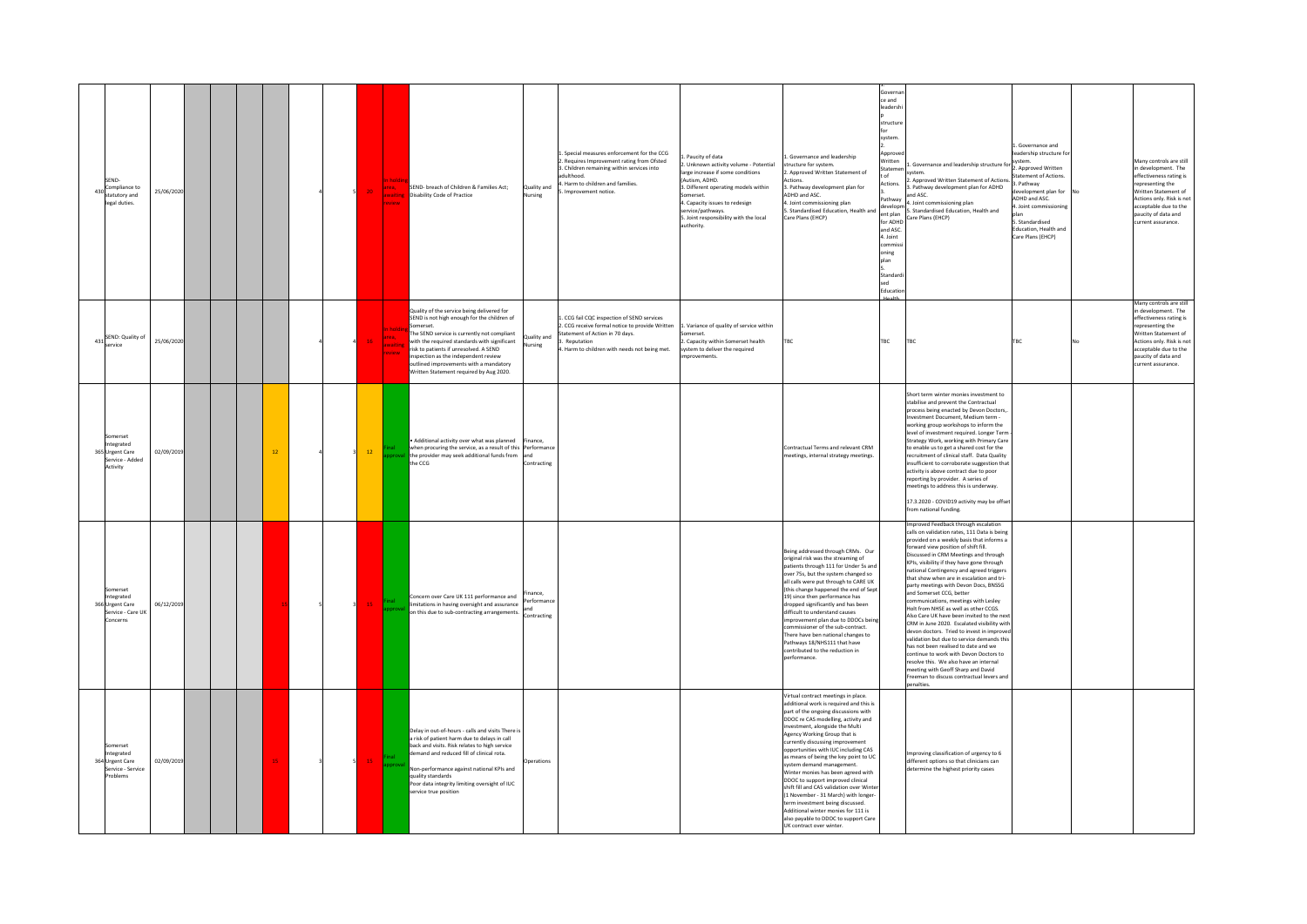| omerset<br>Integrated<br><b>Jrgent Care</b><br>Service - Shift Fill                                           | 02/09/2019 |          |                 |    |  |                 |                  | railability There is pressure on operations as<br>result of the level of clinical uptake in shifts<br>and the reducing pool of clinicians who are<br>regularly filling shifts. Also, clinical resources<br>are not allocated where they are most<br>equired. This leads to pressures on<br>perational capacity and clinical safety of the<br><b>rvice</b>                                                                                                                                                                                                                                                                                                                                                                                                                                                                                                                                  | Operations             |                                                                                                                                                                                                                                                                                                                                                                                                                                                                                                                                                                                                                                                                                                                                                                                                                                                                                                                                                                                                                                                                                                                                                                                                                                                                                                                                                                                                                                                                                                                                                                                                                                                                                                                                                                                                                                                                                                                                                                                                                                                                                                                                                                               | Rota in place with RED shifts to ensure<br>clinical safety- Clinical workforce<br>recruitment plan in place to encourage<br>reater shift uptake. - Formal rota<br>eview completed, "Project J" went<br>live 2 Sept 2019                                                                                                                                                                                                                                                                                                                                                                                                                                                                                                                                                                                                                                                                                                                                                                                                                                                       | ontinue to monitor the service through<br>egular contract monitor meetings (using<br>incidents and complaint data) to inform<br>our decisions<br>Escalation calls used to inform shift fill<br>deficit remaining; CCG seeing a reduction<br>n the deficit in shift fill.<br>Work has begun with system partners for<br>tegrated workforce solutions.                                                                                                                                                                                                                                                                                                                                                                                                                                                                                                                                                                                                                                                                                                                           |  |  |
|---------------------------------------------------------------------------------------------------------------|------------|----------|-----------------|----|--|-----------------|------------------|--------------------------------------------------------------------------------------------------------------------------------------------------------------------------------------------------------------------------------------------------------------------------------------------------------------------------------------------------------------------------------------------------------------------------------------------------------------------------------------------------------------------------------------------------------------------------------------------------------------------------------------------------------------------------------------------------------------------------------------------------------------------------------------------------------------------------------------------------------------------------------------------|------------------------|-------------------------------------------------------------------------------------------------------------------------------------------------------------------------------------------------------------------------------------------------------------------------------------------------------------------------------------------------------------------------------------------------------------------------------------------------------------------------------------------------------------------------------------------------------------------------------------------------------------------------------------------------------------------------------------------------------------------------------------------------------------------------------------------------------------------------------------------------------------------------------------------------------------------------------------------------------------------------------------------------------------------------------------------------------------------------------------------------------------------------------------------------------------------------------------------------------------------------------------------------------------------------------------------------------------------------------------------------------------------------------------------------------------------------------------------------------------------------------------------------------------------------------------------------------------------------------------------------------------------------------------------------------------------------------------------------------------------------------------------------------------------------------------------------------------------------------------------------------------------------------------------------------------------------------------------------------------------------------------------------------------------------------------------------------------------------------------------------------------------------------------------------------------------------------|-------------------------------------------------------------------------------------------------------------------------------------------------------------------------------------------------------------------------------------------------------------------------------------------------------------------------------------------------------------------------------------------------------------------------------------------------------------------------------------------------------------------------------------------------------------------------------------------------------------------------------------------------------------------------------------------------------------------------------------------------------------------------------------------------------------------------------------------------------------------------------------------------------------------------------------------------------------------------------------------------------------------------------------------------------------------------------|--------------------------------------------------------------------------------------------------------------------------------------------------------------------------------------------------------------------------------------------------------------------------------------------------------------------------------------------------------------------------------------------------------------------------------------------------------------------------------------------------------------------------------------------------------------------------------------------------------------------------------------------------------------------------------------------------------------------------------------------------------------------------------------------------------------------------------------------------------------------------------------------------------------------------------------------------------------------------------------------------------------------------------------------------------------------------------|--|--|
| Statutory<br>Children Looked<br>After Health<br>318 services not<br>delivered due to<br>commissioning<br>gans | 20/05/2019 |          | $12\,$          |    |  | 15              | final<br>annroya | Somerset Children Looked After who are<br>resident both in Somerset and outside of<br>Somerset are at high risk of not receiving<br>statutory health assessment and needs led<br>healthcare in a timely way due to gaps in<br>commissioning and service provision.<br>February 2020 - above risk further<br>exacerbated by current and potential long<br>erm absence of Specialist CLA Nurse.<br>March 2020 - above risk further exacerbated Quality and<br>by implementation of measures to halt the<br>spread of coronavirus, (COVID-19), requiring<br>cessation of all face to face statutory health<br>assessments and development of telephone<br>assessment service. Implementation of CLA<br>Transformation programme following<br>approval of CLA Business case has not been<br>implemented due to necessity of<br>implementing COVID-19 measures and<br>edeployment of staff etc. | Nursing                | Officerssary detays for CLA Whose plan t<br>adoption with an increasing risk of prospective<br>adoptive parents looking outside of Somerset fo<br>No improvement in the timeliness<br>child to adopt<br>and quality of Statutory Initial and Revie<br>Increasing numbers of CLA and Care Leavers,<br>Statutory Health Assessments, leading to<br>late identification and resolution of<br>correlating to the continuing upwards trend of<br>ncreased numbers of children becoming looked<br>unmet health needs<br>after in Somerset), reaching adulthood with<br>unmet health needs, an inability to manage their 2. No opportunities to quality assure the Dashboard but this has been paused<br>health needs and successfully access health<br>health aspects of foster care and<br>ervices independently and having a negative<br>residential placements<br>ew of the effectiveness of Health professional<br>No opportunities to work with foster<br>Increasing numbers of CLA and Care Leavers<br>carers and residential workers to support<br>equiring access to Tier 3 and 4 CAMHS,<br>them to meet the health needs of the<br>Substance Misuse and Adult Emotional and<br>children they are caring for<br>Mental Health services<br>Difficulties in recruiting and retaining<br>No decrease in the numbers of CLA and Care<br>appropriately qualified and skilled<br>eavers referred to specialist eating disorder<br>medical and nursing staff for the CLA<br>Health Service due to the current lack of<br>services<br>capacity in the Service resulting in poor<br>No decrease in the number of CLA who go<br>job satisfaction. Succession planning<br>would also be affected<br>nissing<br>No decrease in the number of CLA and Care<br>eavers at risk of offending and are involved in                                                                                                                                                                                                                                                                                                                                                                            | LA Service Review comp<br>susiness Case proposing three year<br>vestment and transformation plan<br>was agreed by the CCG before the<br>start of the pandemic.<br>roviders have agreed in principal to<br>implementation of newly developed<br>LA Activity and Performance<br>due to need to prioritise Covid-19<br><b>Band 4 Team Administrator</b><br>commenced full time role within<br>rovider CLA Nurse Team in January<br>2020 and has now completed<br>duction period<br>and 8A Named Nurse for CLA has<br>een recruited by SomPar and is<br>currently completing induction<br>programme<br><b>Ill Statutory Health Assessment work</b><br>now taking place via telephone call<br>with the child/carer due to COVID-19<br>safety measures. This is an                                                                                                                                                                                                                                                                                                                  | Performance databases now developed<br>and initially agreed<br>Regular meetings between Designated<br><b>Nurse and Provider CLA Nurse Team Ops</b><br>Manager to support team whilst they<br>duct new team members and manage<br>ong term sickness.<br>Standard Operating Procedure for Medical<br>Advisor roles currently being drafted<br>Designated Professionals to participate in<br>LA Named Nurse induction<br>Development of "Decliner Pathway" for<br>those CLA decline to access an Initial<br>lealth Assessment                                                                                                                                                                                                                                                                                                                                                                                                                                                                                                                                                     |  |  |
| <b>SWASFT Category</b><br>255 1 and Category 2<br>Performance                                                 | 01/02/2018 | 15<br>15 | 15 <sub>1</sub> | 15 |  | 15              |                  | Ambulance staff vacancy rate, being<br>mitigated through recruitment campaign and<br>rota re-alignment to better match service<br>lemand.<br><b>Jnder-performance against Category 1 and</b><br>Category 2 Mean and 90th Percentile target<br>Ambulances may not reach the natient withi<br>a timely manner                                                                                                                                                                                                                                                                                                                                                                                                                                                                                                                                                                                | erations               |                                                                                                                                                                                                                                                                                                                                                                                                                                                                                                                                                                                                                                                                                                                                                                                                                                                                                                                                                                                                                                                                                                                                                                                                                                                                                                                                                                                                                                                                                                                                                                                                                                                                                                                                                                                                                                                                                                                                                                                                                                                                                                                                                                               | regorar miteorinia hare daxing blace ton<br>the SWAST local team. Issues are being<br>highlighted with the lead<br>ommissioner and at the SWAST<br>Integrated Quality Performance<br>Management Group meetings. Of the<br>10 Ambulance Trusts across England<br>only 1 trust (West Midlands) are<br>neeting the new targets following the<br>role out of the new ARP targets.<br>SWASFT are working with West<br>Midlands to understand what they are<br>doing to deliver against the targets.<br>mbulance staff vacancy rate, being<br>mitigated through recruitment<br>campaign and rota re-alignment to<br>better match service demand.<br>Somerset is currently over-<br>establishment (+10 staff) and on track<br>re 'Our People Plan'. Breakglass claus<br>funding is being used to support<br>increasing activity via DCA (agency) at<br>Shepton Mallet, Somerset's sickness<br>leave rate is down to 6.5% and no<br>longer an outlier. Local / Trust work is<br>being done on decreasing wrap-up<br>imes, which has seen a recent<br>increase, partly due to improved | ere are a nigh proportion of calls fa<br>into Category 2, making it extremely<br>ifficult to reach the target. This has been<br>aised with SWASFT<br>A Joint Improvement Plan between<br>SWASFT and all commissioners, has been<br>veloped to be actioned and delivered<br>locally to address areas of concern and<br>norove performance. The main focus for<br>this plan is seeking to mitigate NHS 111<br>activity, particularly those resulting in H&T<br>/ S&T - currently discussions with IUC<br>provider progressing. HIU Task and Finish<br>iroup meets regularly (starting May<br>2019): UC Team currently mapping HIU<br>work across Somerset. UC Team Project<br>Manager devising business case for<br>omerset Falls Support Service: this will<br>also support SWAST performance by<br>eeing up resources.<br>HIU Task and Finish Group established<br>vithin Somerset, with the aim to use QI<br>ethodology to identify problems and<br>change ideas across the whole UEC syster<br>egarding this cohort of patients. Group<br>also receives support from NHSE /I |  |  |
| <b>Jacancies</b> and<br>decreased<br>243 capacity in<br>Safeguarding<br>Children Team                         | 08/09/2017 |          |                 | 12 |  | 12 <sup>7</sup> |                  | here is a risk that we will not be able to<br>intervene in a timely way to safeguard<br>hildren due to capacity in safeguarding<br>children team. This arises from vacant<br>Designated Doctor Safeguarding Children<br>(SGC) post and secondment of Deputy<br>Designated Nurse SGC.                                                                                                                                                                                                                                                                                                                                                                                                                                                                                                                                                                                                       | Quality and<br>Nursing | vamed and Designated doctors in the<br>provider organisations will not have access to (in<br>the required timescales) supervision in respect of<br>safeguarding for children (some of this<br>a) Impact point 1: formal supervision<br>cannot be undertaken by current staff at<br>supervision would not be covered by current<br>experience within the CCG e.g. child sexual abuse the CCG as this not clinically appropriate. Named Doctors SGC undertaking CSA<br>b) Difficulty in recruiting to designated<br>nedicals).<br>2. Access (within the required timescales) will<br>doctor for children's safeguarding<br>not be available to group supervision for primary<br>(nationally and regionally) post,<br>especially in the South West of UK due<br>care staff in respect of safeguarding children.<br>. Limited capacity from CCG to contribute to<br>to nature and responsibility of work<br>and lead on the multi agency or single agency<br>(Chair of National network NNDHP has<br>case reviews.<br>Infirmed this)<br>Limited capacity from CCG to ensure lessons<br>c) The pool of available people to fulfil<br>this post is extremely limited. This post<br>learnt from single or multi agency case reviews<br>are implemented by NHS providers<br>can be filled by a natural progression<br>5. Limited capacity from the CCG to contribute to from another role, being a named doctor<br>(from within a health system) - most<br>case reviews where the case may meet the<br>requirements for a serious case review and/or a<br>organisations have a very small number<br>multi agency review for system improvement.<br>of named doctors. GP paediatric and<br>4. Limited capacity from the CCG for strategic<br>aediatricians need more system<br>safeguarding leadership for the health system in<br>Somerset.<br>5. Limited capacity from the CCG to contribute to d) Lack of clarity and challenges between<br>the safeguarding children training programme. priory of statutory and non-statutory<br>6. Limited capacity from the CCG to contrinute to work.<br>the safeguarding children partnership audit<br>rogramme (impacts negatively to system | signated Doctor sareguaruing<br>Children post currently covered with<br>n interim, who is committed to<br>staving in post until October 2020.<br>supporting transition arrangements.<br>nedicals currently receiving specialist<br>CSA supervision and support from<br>ristol SARC. Inability to recruit to 5<br>session a week permanent Des Dr SGO<br>despite recruitment campaigns and<br>upport from the local NHS providers.<br>dvice sought from the National<br>etwork for Designated Health<br>rofessionals (NNDHP) and the Royal<br>College of Paediatrics and Child Health<br>(RCPCH): recruitment is a national<br>Changes have been made in the team<br>onfiguration to increase strategic<br>experience and therefore are not a direct oversight of children's safeguarding<br>but there remains a gap in the<br>safeguarding children team to meet<br>the minimal hest practice guidance<br>ervice provision. Draft paper written<br>and shared internally within the CCG:<br>regarding recruiting to the vacant post<br>nool of                                | Strategic capacity of SGC team reviewed<br>vith Deputy Director of Quality and<br>Nursing on a monthly basis. Additional<br>calls and emails placed to NNDHP: to<br>ascertain next steps in relation to propo<br>to recruit from CCG Named GP pool.                                                                                                                                                                                                                                                                                                                                                                                                                                                                                                                                                                                                                                                                                                                                                                                                                            |  |  |